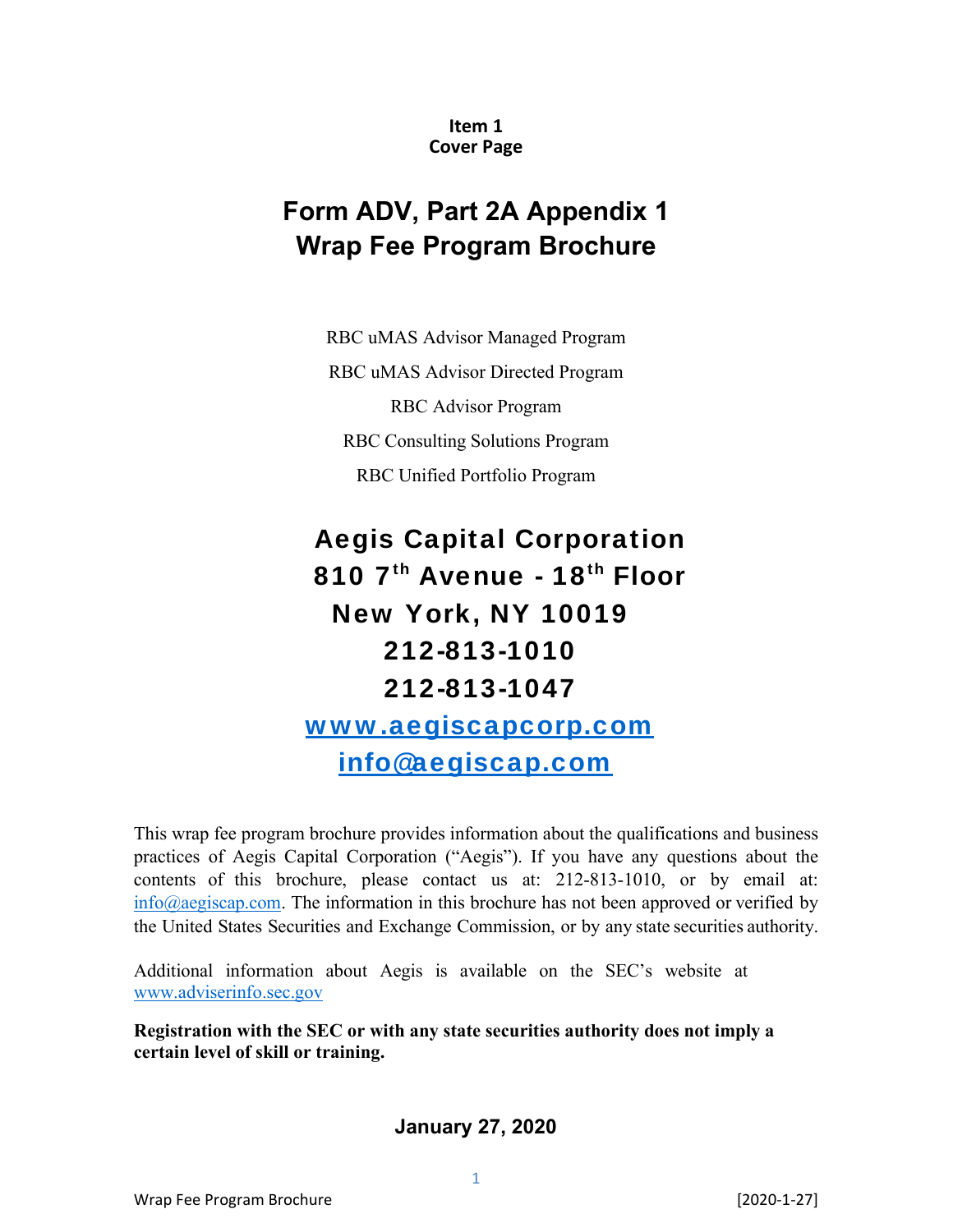## *Item 2 Material Changes*

The Material Changes section of this brochure will be updated annually when material changes occur since the previous release of the Brochure.

#### **Material Changes since the Last Update**

This Brochure has been updated to include 1) additional Wrap Fee Programs being made available by Aegis, 2) additional information concerning the existing Wrap Fee Programs made available to Aegis clients and 3) to clarify that all advisory program offered by Aegis are deemed to be wrap fee programs.

The Firm has been involved in regulatory matters in the normal course of business.

#### **Full Brochure Available**

Whenever you would like to receive a complete copy of our Brochure, please contact us by telephone at: 212-813-1010 or by email at: info@aegiscap.com.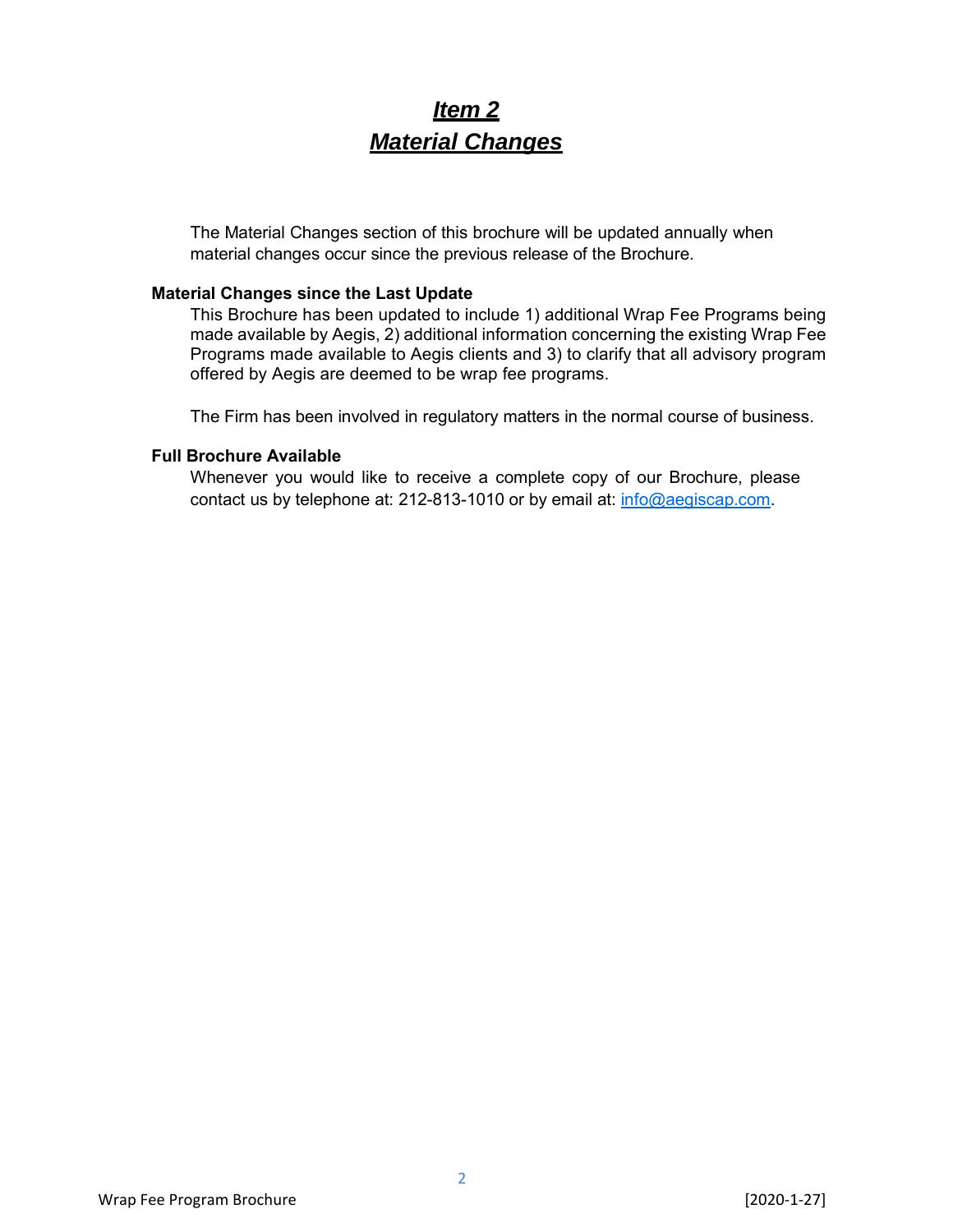| When Aegis or a Related Person Invests in the Same Securities that it Recommends to Clients  17                                                                                     |  |
|-------------------------------------------------------------------------------------------------------------------------------------------------------------------------------------|--|
| When Aegis or a Related Person Recommends or Buys or Sells Securities for Client Accounts<br>at or About the Same Time it Buys or Sells the Same Securities for Client Accounts  18 |  |
|                                                                                                                                                                                     |  |
|                                                                                                                                                                                     |  |
|                                                                                                                                                                                     |  |

# $Item 3$ </u> Table of Contents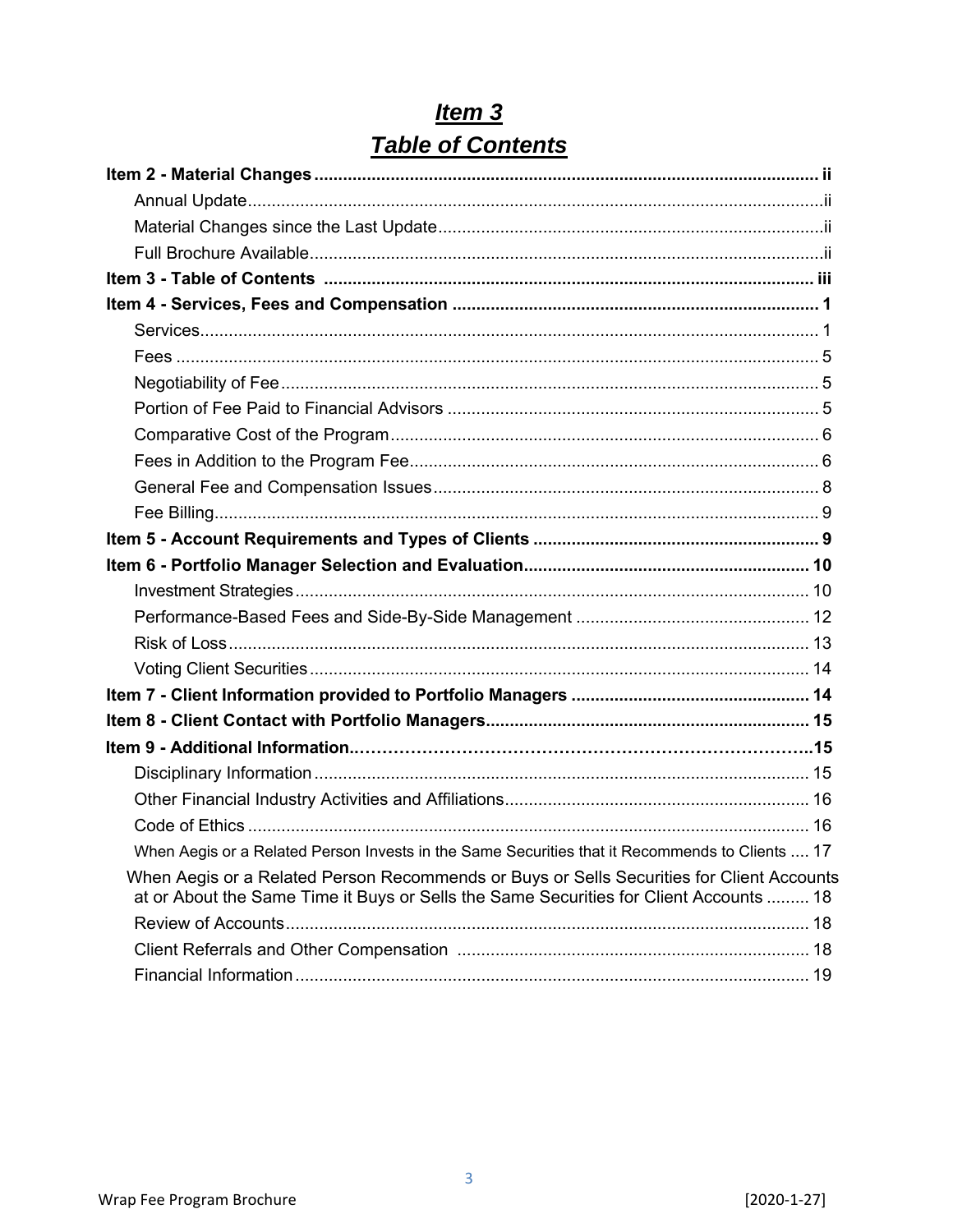### **Item 4 Services, Fees and Compensation**

Aegis is engaged in a number of financial services businesses, including the offering of investment advisory services, annuities, insurance, stocks, bonds, mutual funds, and investment banking. Aegis is registered as a broker-dealer and investment adviser with the U.S. Securities and Exchange Commission (the "SEC") and is a member of the Financial Industry Regulatory Authority ("FINRA"). While Aegis earns income from its Fee Accounts through a quarterly asset-based fee, it may also charge a commission to cover the cost of acquisition or sale of securities in a client's account. The fee clients pay will vary depending on the investment advisory program selected.

**Investing in securities involves risk of loss that clients should be prepared to bear. The investment performance and success of any particular investment cannot be predicted or guaranteed, and the value of a client's investments will fluctuate due to market conditions and other factors. Investments are subject to various risks including, but not limited to, market, liquidity, currency, economic and political risks, and will not necessarily be profitable. Past performance of investments is not indicative of future performance.** 

#### **a. Services**

In a discretionary account, the customer gives the Portfolio Manager the authorization to make purchases and sales in the account without first obtaining the customer's permission. In a nondiscretionary account, the portfolio manager must obtain the customer's permission to make purchases and sales. Aegis advisory accounts may be nondiscretionary or discretionary, as described in each advisory agreement.

All Program account assets are held with RBC Capital Markets, LLC ("RBC CM"), the clearing and qualified custodian broker for Aegis. In general, orders are introduced through Aegis to RBC.

Please see the RBC Program Brochure for additional information.

#### **RBC Unbundled Managed Account Solutions (uMAS)**

The RBC uMAS platform offers an A La Carte offering list with quarterly performance reporting and flexible billing options as well as comprehensive portfolio management tools. These tools are chosen after the client and Financial Consultant review and execute the Aegis Client Agreement. Reports may include market commentary, summary reports, risk comparison statistics utilizing Riskalyze, asset allocation market values, cash flows, and portfolio evaluation. Outside Money Manager Portfolios may also be included in the reporting. The uMAS program also allows the Advisors to provide the client with customized, professional investment advice. The Advisor develops an asset allocation strategy suited to the client's needs. uMAS accounts may be nondiscretionary or discretionary, as described in each advisory agreement.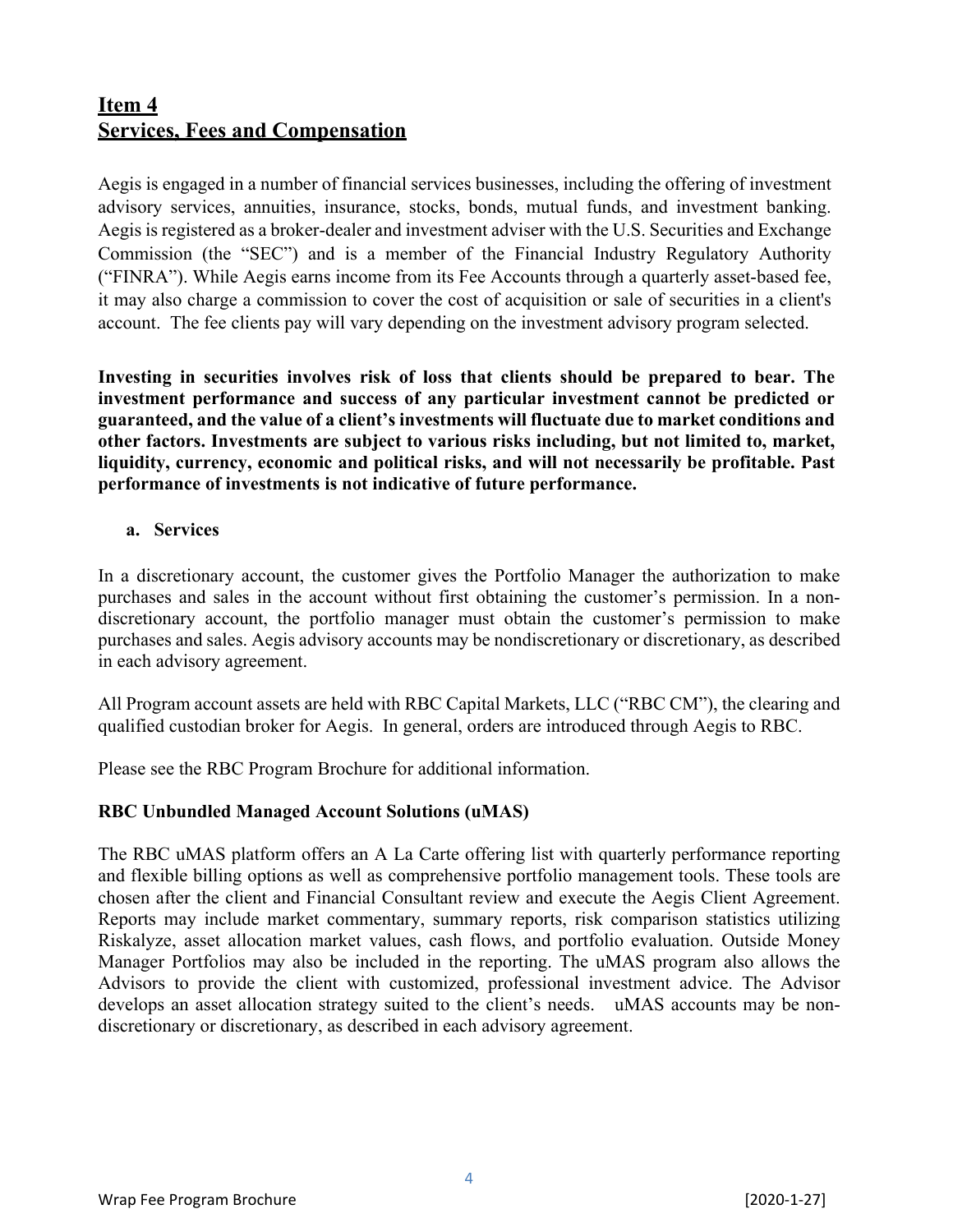#### **1. RBC uMAS Advisor Managed Program**

To participate in the Program, clients are required to complete and execute the Aegis Investment Advisory Client Agreement (the "Client Agreement") for any Program account(s). In the Client Agreement, clients grant Aegis authority to manage their accounts on a discretionary basis, subject only to any reasonable investment restrictions and/or any written investment guidelines or policies that the client has provided to Aegis and Aegis has accepted by notifying the client in writing of such acceptance. Each client's grant of discretion to Aegis typically includes the client's authorization of Aegis to invest in securities and other investments of any nature whatsoever, at the time and in the manner that Aegis determines, and to act on the client's behalf in all other matters necessary or incidental to the handling of the account, without having to first obtain an "order" from the client or discussing these transactions or actions with the client in advance. One or more Aegis Advisors, who are employees/contractor and registered representatives of Aegis, will

be directly responsible for making the investment decisions for the account and will be reasonably available to discuss the management of the account with the client. Each Advisor typically manages his or her clients' Program accounts in accordance with the Advisor's individual investment style(s) and strategy or strategies, taking into consideration each client's financial situation and investment objective for the Program account.

Aegis typically provides Program clients not only with investment advice and discretionary portfolio management services but also arranges for trade execution and clearing, settlement and custodial services through RBC. In other words, RBC in its capacity generally executes the trades for Program accounts and provides trade clearing and settlement services of the trades placed by each Advisor for Program accounts and maintains custody of client assets in the Program, which includes receiving and crediting to Program accounts all interest, dividends and other distributions that RBC receives on assets in the accounts. When these services are provided by another executing brokerdealer or custodian – either because applicable law requires it or upon the client's request and Aegis consent the other broker-dealer and/or custodian are entirely responsible for the execution, clearing, and/or settlement of the transaction and/or custody of the client's Program account assets. When RBC executes transactions for Program clients, the division of RBC that handles the execution may receive compensation (or compensation credits) from Aegis.

In general, Aegis also provides clients with periodic written performance reviews of their accounts in the Program, which are included in the Program fee paid by the client, and which are further described in Item 9 of this Brochure. However, certain Program accounts may not receive such reviews; in its discretion, Aegis may not provide a client with written performance reviews for a Program account if, for example, the account's assets are not custodied by RBC or Aegis concludes that the nature of the investment strategy used or securities held in the account makes valuation, performance measurement or performance benchmarking too difficult, infeasible or insufficiently valid or useful to the client.

#### **2. RBC uMAS Advisor Directed Program**

To participate in the Program, clients are required to complete and execute the Aegis Investment Advisory Client Agreement (the "Client Agreement") for the Program account(s), one or more Aegis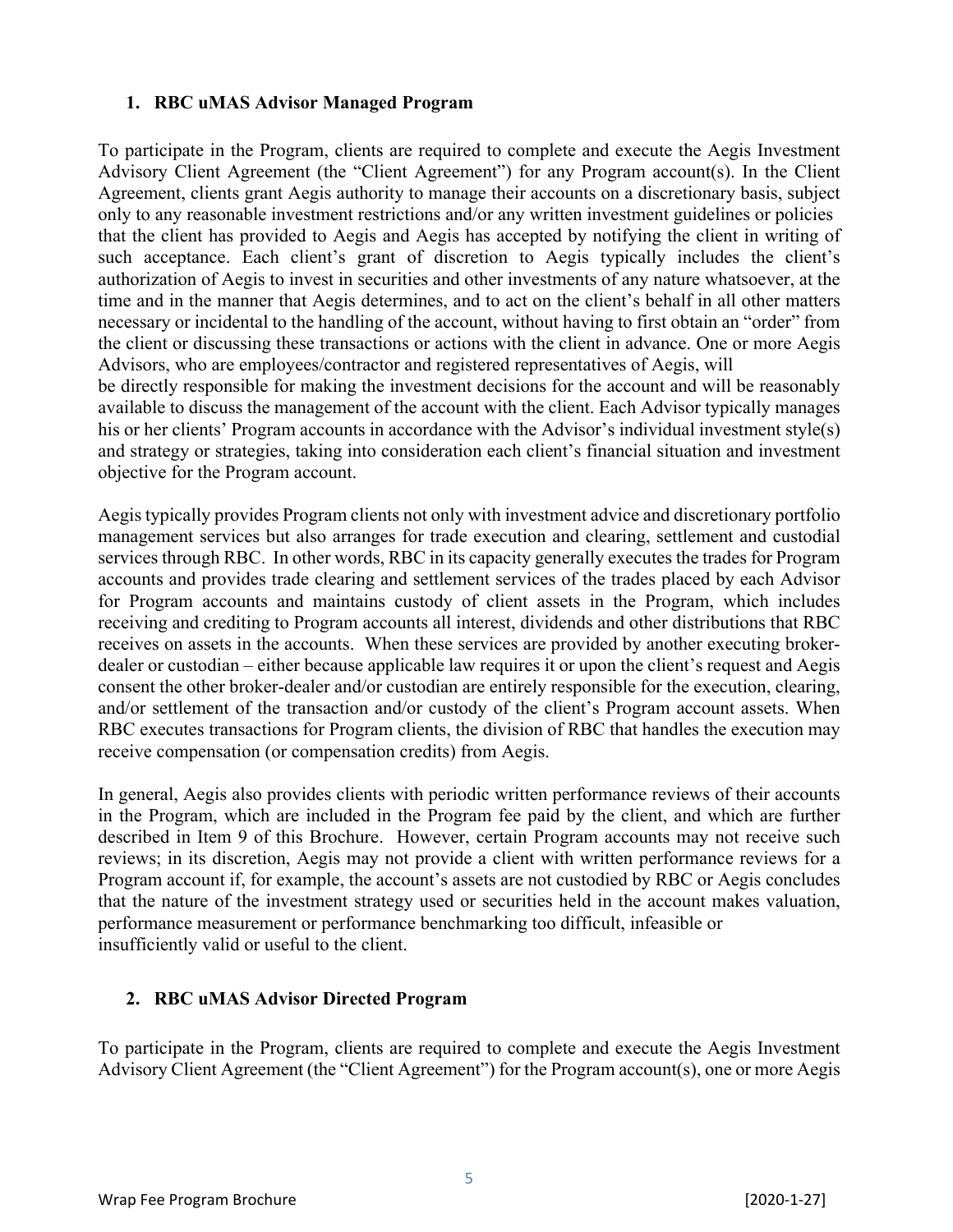Advisors, who are employees/consultants and registered representatives of Aegis, will advise the client's account in the Program on a nondiscretionary basis and provide information and advice in accordance with the client's investment objective and risk tolerance. This advice may include recommendations to purchase or sell assets in the account; however, the client retains sole discretion for final investment decisions, including selecting securities in which to invest and quantities to purchase and/or sell. Because Program accounts are advised on a nondiscretionary basis, the client's Advisor will purchase, sell or otherwise trade securities or other investments for the account only after the client has instructed Aegis to effect the transaction.

Upon the client's request, Aegis may (i) assist the client in the review, evaluation and/or formulation of the client's investment objective and risk tolerance and/or (ii) identify for the client a target asset allocation for the account based on information the client provides to Aegis and assist the client in connection with portfolio construction. The client is solely responsible for making all decisions regarding the adoption and implementation of the client's investment objective, risk tolerance and target asset allocation. When the client adopts a particular target asset allocation, the actual asset allocation of the client's Program account may change over time due to fluctuations in the market value of account assets, client additions or withdrawals and/or investment decisions by the client that deviate from Aegis' advice or the target allocation. A change in the information provided to Aegis or other circumstances may warrant a change to the client's investment objective, risk tolerance or target asset allocation. Generally, Aegis will contact the client semi-annually to review the Program account ("Portfolio Review") to assist the client in ensuring that the account remains consistent with the client's investment objective and risk tolerance and within appropriate

asset allocation parameters and other Program guidelines. The client retains final decision-making authority and responsibility for the selection of, and any changes to, the investment objective, risk tolerance, the target and/or actual asset allocation, and the particular securities and other assets held in the account.

Aegis generally permits clients to place unsolicited orders for the purchase and/or sale of securities in Program accounts, subject to any limits, restrictions and/or conditions Aegis may choose to enforce on such orders and Aegis' right, in its sole discretion, to decline to accept or effect such an order in a Program account at any time, with or without prior notice to the client.

Aegis typically provides Program clients not only with investment advice but also arranges for trade execution, clearing, settlement, custody and reporting services through RBC. In other words, RBC in its capacity generally executes the trades for Program accounts and generally provides trade clearing and settlement services and custody of client assets in the Program, which includes receiving and crediting to Program accounts all interest, dividends and other distributions that RBC receives on assets in the accounts. When the services are provided by another executing brokerdealer or custodian – either because applicable law requires it or upon the client's request and Aegis' consent the other broker-dealer and/or custodian are entirely responsible for the execution, clearing, and/or settlement of the transaction and/or custody of the client's Program account assets. When RBC executes transactions for Program clients, the division of RBC that handles the execution may receive compensation (or compensation credits) from Aegis.

In general (and as further discussed below), Aegis also provides clients with periodic written performance reviews of their accounts in the Program, which are also included in the Program fee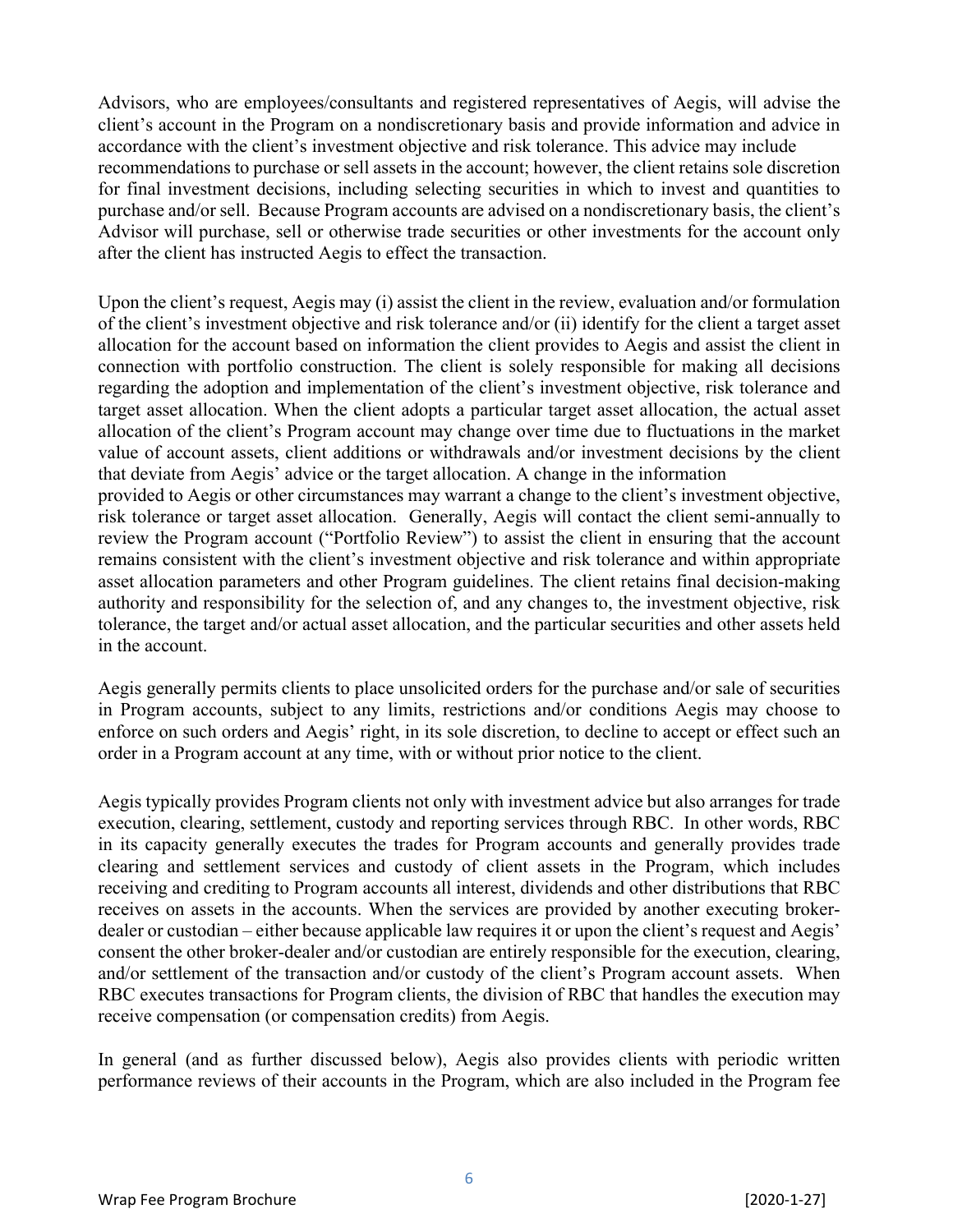paid by the client. However, certain Program accounts may not receive such reviews; in its discretion, Aegis may not provide a client with written performance reviews for a Program account if, for example, the account's assets are not custodied by RBC, or Aegis concludes that the nature of the investment strategy used or securities held in the account makes valuation, performance measurement or performance benchmarking too difficult, infeasible or insufficiently valid or useful to the client. Please see the RBC Program Brochure for additional information.

#### **3. RBC Advisor Program**

The RBC Advisor Program is a non-discretionary account whereby an Advisor will assist the client in developing a portfolio of investments which can include a mix of individual stock, bonds, mutual funds, ETFs and other securities. Clients have the option of automatic rebalancing for accounts invested solely in mutual funds and cash in accordance with pre-determined models. The Advisor will not act as a portfolio manager for the account whereby he/she would have discretionary authority but rather on a non-discretionary basis work with clients to develop a portfolio of various investments if the fee structure offered for the type of account is appropriate for the client. Client should refer to the RBC disclosure brochure for additional information regarding the Advisor Program.

#### **4. RBC Consulting Solutions Program**

Consulting Solutions is an advisory Program through which accounts are managed by one or more professional Investment Managers participating in the Program. Aegis Advisors will provide you with information on Investment Managers whose investment philosophy and objectives may be compatible with your Risk Profile. RBC CM makes available Investment Managers who meet certain eligibility requirements for participation in the Program. In the Consulting Solutions Program, you sign advisory agreements with RBC and Aegis. You do not sign a separate agreement with the Investment Manager. Please see the RBC Program Brochure for additional information.

#### **5. RBC Unified Portfolio Program**

RBC Unified Portfolio is a unified managed account "UMA" program through which your account is professionally managed by RBC CM as Overlay Manager or a third-party Overlay Manager, Envestnet. The Overlay Manager manages the account through investments in mutual funds, ETPs, and/ or in accordance with one or more model portfolios provided by Model Providers or RBC CM, all in a single account. Your Advisor may provide you with information on mutual funds, ETPs, and/or model portfolios representing different investment styles and strategies that may be compatible with your Risk Profile. The management of your account may include tax overlay management services and/or personal conviction overlay screens. If you elect tax overlay management services and/ or personal conviction overlay screens, your account will be managed by Envestnet as Overlay Manager. Accounts not electing tax overlay management services and/or personal conviction overlay screens will be managed by RBC CM as Overlay Manager. Please see the RBC Program Brochure for additional information.

#### **b. Fees**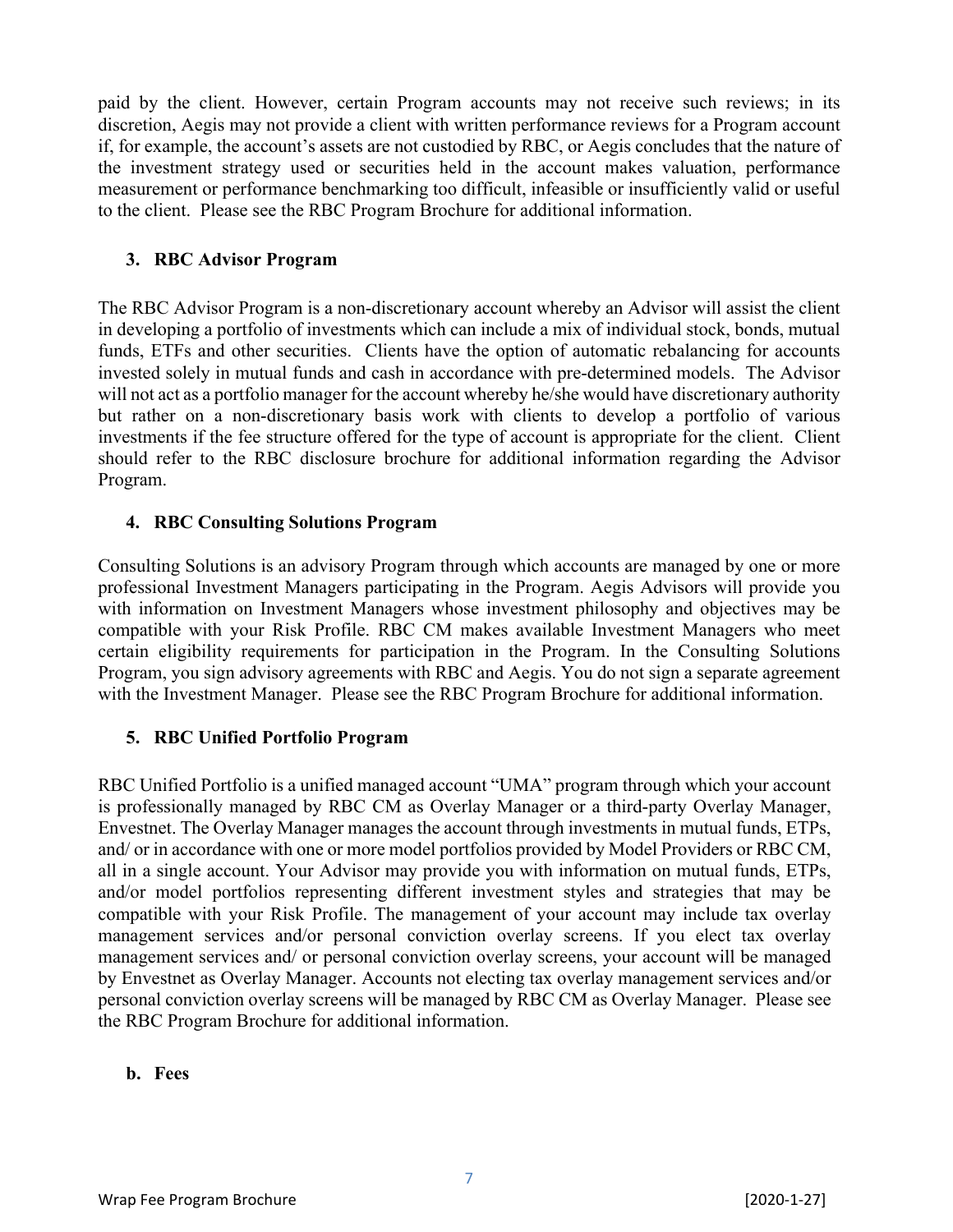The Program is known as a "wrap fee" investment advisory program because, as noted above, clients in the Program pay Aegis a single, asset-based fee (the "Fee") that covers Aegis' investment advice, execution of transactions, clearing and settlement of trades and custody of clients' assets and, typically, periodic written performance reviews.

Typically, for the services provided by Aegis, each account in the Program is charged the Fee quarterly, in advance, on the net market value of the assets in the Program account (including all cash and cash alternatives such as money market mutual funds). The Fee must be a flat rate expressed as a percentage with no more than two decimal places. The rate used for the Fee each quarter will be approximately one-fourth of the applicable annual rate based on the number of days in the quarter.

#### **If the Transaction Costs are Charged to the Client (uMAS Programs Only; Transaction Fee is \$35 per):**

• On the first \$250,000 of assets the fee is 2.50%, on the next \$750,000 the fee is 2.25% and any assets over \$1,000,000 the fee is 2.00%.

#### **If the Transaction Costs are Charged to the Advisor:**

• On the first \$250,000 of assets the fee is  $3.00\%$ , on the next \$750,000 the fee is 2.75% and any assets over \$1,000,000 the fee is 2.50%.

Upon termination of the account, Aegis will refund to the client any prepaid amount of the Fee prorated for the number of days left in the quarter.

#### **c. Negotiability of Fee**

In its discretion, and subject to the maximum Fee rate described above, Aegis may negotiate the amount and calculation of the Fee and any other fees charged by Aegis for services not covered by the Fee based on a number of factors, including the type and size of the account, anticipated level of trading activity, services provided to the account, historical factors, and the scope of the client's relationship with Aegis. In addition, Aegis' negotiation of the Fee is generally subject to certain guidelines based on the total value of assets invested, or expected to be invested, by the client across Aegis' various investment advisory programs.

The amount of the Fee will be specified in the Client Agreement provided to the Client. The Fee charged to a client may be higher or lower than the Fee Aegis charges other clients in investment advisory programs, and/or the cost of similar services offered through other financial firms.

#### **d. Portion of Fee Paid to Financial Advisors**

Aegis typically pays a portion of the Fee it receives from each client in the Program to the Advisor(s) for that client. The exact portion of the Fee aid by Aegis to Advisors may vary and also may depend on a Financial Advisor's overall annual revenue production, but typically ranges from 40% to 50%.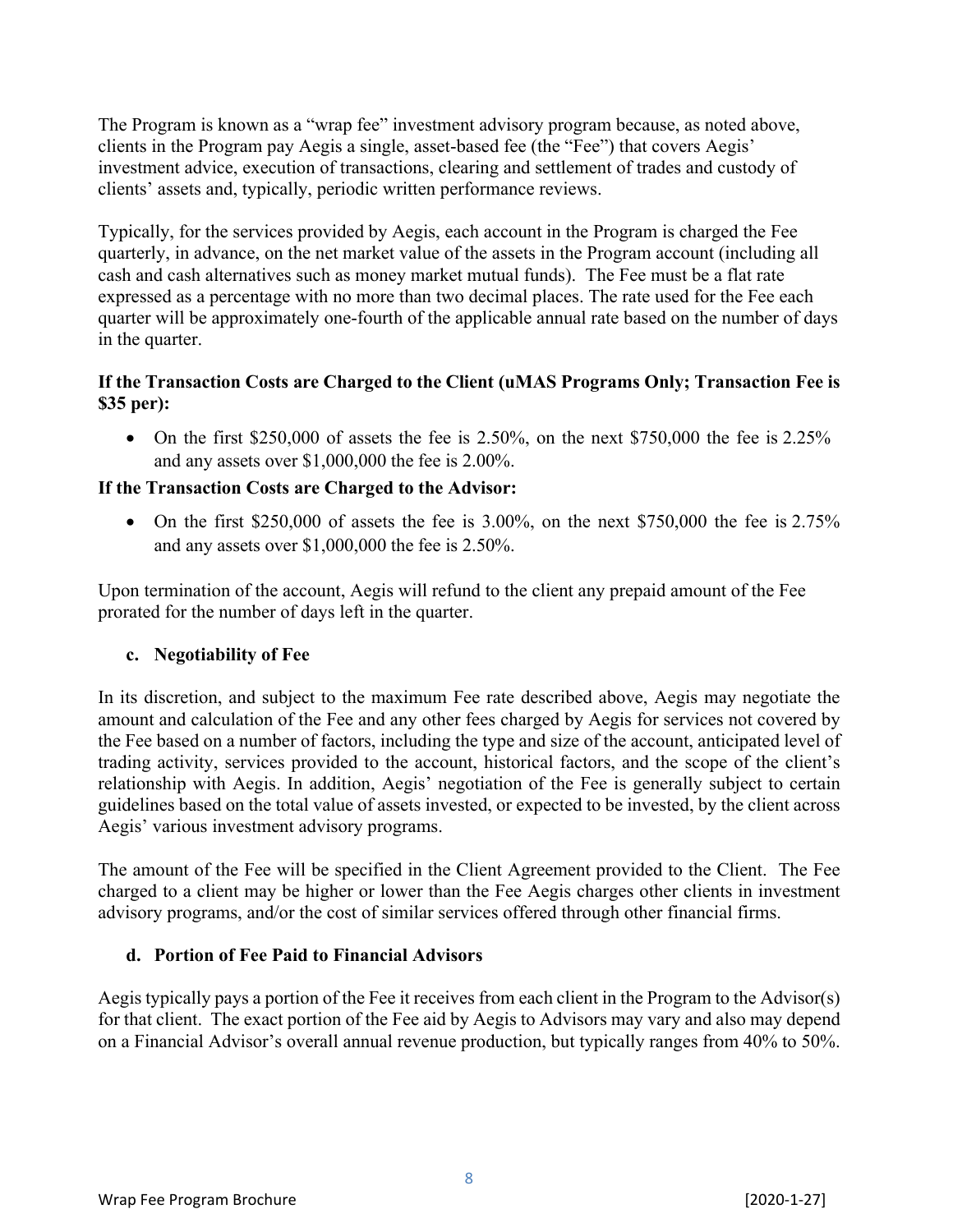*Because the amount received by an Advisor as a result of a client's participation in the Program may be more than the Financial Advisor would receive if the client participated in another Aegis investment advisory program or paid separately for investment advice, brokerage and other services covered by the Fee, the Financial Advisor may have a financial incentive to recommend the Program over other programs or services.*

#### **e. Comparative Cost of the Program**

*Participation in the Program may cost the client more or less than purchasing the services provided in the Program separately.* The factors that bear upon the relative cost of the Program include:

- the cost of the services if provided and charged for separately;
- the Fee charged to the client in the Program;
- the trading activity in the client's account; and
- the quality and value of the services provided.

For example, Advisors may utilize a "buy-and-hold" investment strategy that generally seeks investments intended to be held on a long-term basis. Program accounts invested according to such a strategy may experience less trading activity and lower turnover than accounts invested according to a shorter-term strategy. Therefore, because the client pays the full fee regardless of the low number of transactions in the account, such an account increases the likelihood that the client would pay less for the Program's services (including brokerage services) by participating in one of the uMAS programs rather than an RBC sponsored program, which would incur an increased program fee.

#### **f. Fees in Addition to the Program Fee**

The Fee does not cover, and is in addition to, commissions, commission equivalents ("mark-ups" or "mark-downs") or other charges resulting from transactions not effected by RBC or clearing, settlement and custody services provided by a custodian other than RBC. (In certain circumstances and subject to certain requirements, and in Aegis' sole discretion, Aegis may allow a client to specify in writing that a third-party custodian be used for the provision of such services.) The Fee also does not cover certain costs or charges that may be imposed by RBC or third parties, including costs associated with using margin (including margin interest), exchanging foreign currencies, borrowing fees on short sales, odd-lot differentials, activity assessment fees, transfer taxes, exchange fees, wire transfer fees, postage fees, auction fees, foreign clearing, and other fees or taxes required by law.

In addition, the Fee does not cover "mark-ups," "mark-downs" or "dealer spreads" charged by dealers unaffiliated with Aegis or RBC when Aegis or RBC, acting as agent for the client in the Program, effects a transaction with an unaffiliated dealer acting as principal (i.e., for the dealer's own account), typically in connection with certain fixed income and over-the-counter securities that are traded primarily in "dealer" markets. Such "mark-ups" on securities bought by the client, "markdowns" on securities sold by the client and "dealer spreads" (the difference between the bid price and offer price) are generally incorporated into the net price that the client pays or receives in the transaction.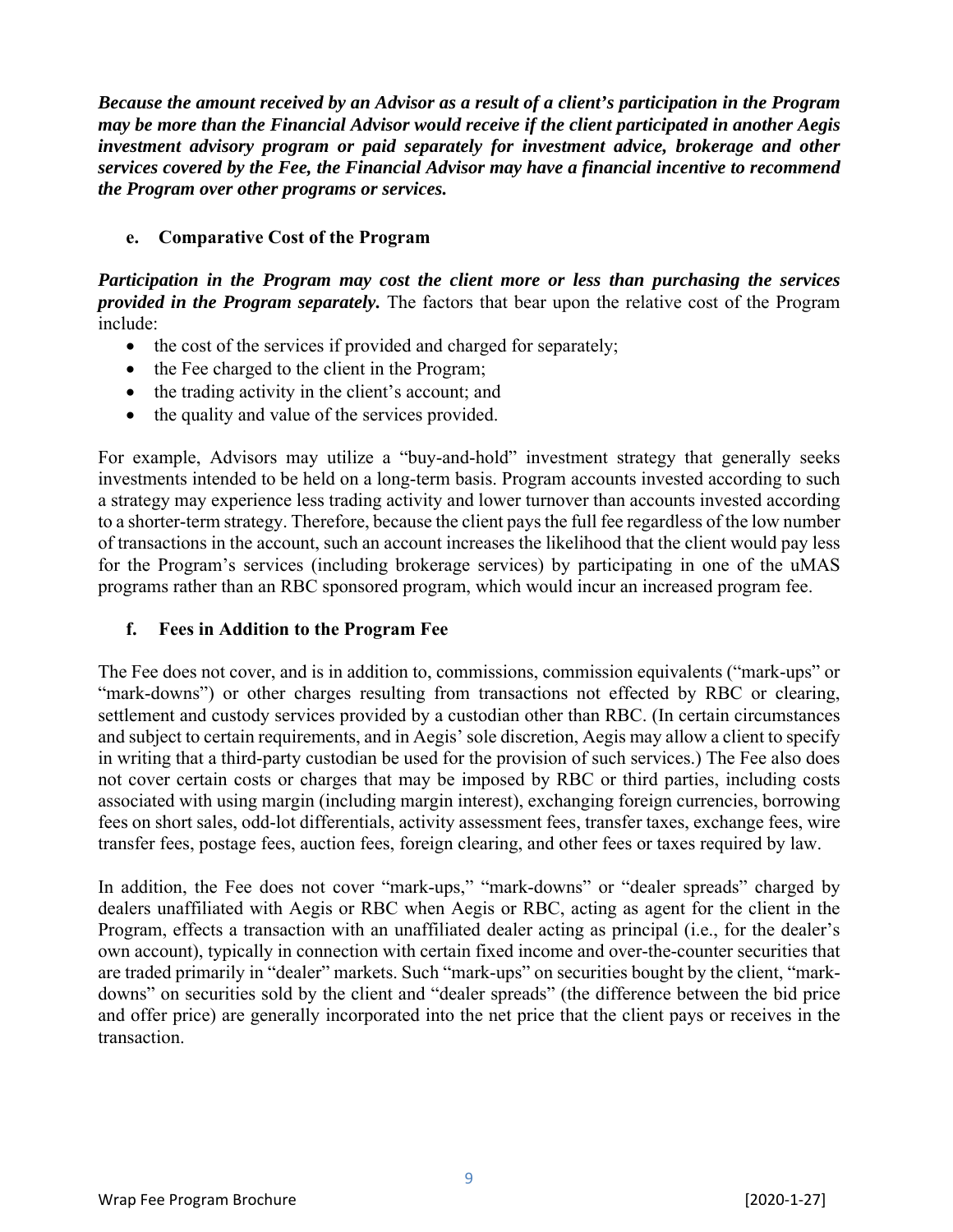Similarly, the Fee does not cover "dealer spreads" that Aegis or RBC may charge when Aegis or RBC, to the extent permitted by applicable law, acts as principal in effecting a transaction in a Program account. However, Aegis or RBC will not charge, and the net price paid or received by the client will not incorporate, any "mark-up" or "mark-down" in connection with such principal transaction.

In addition, clients will pay the public offering price on any securities purchased from an underwriter or dealer involved in a distribution, a portion of which may be paid to Aegis or RBC as an underwriting or other fee that is not included in the Fee.

Aegis may recommend that Program clients invest account assets in open-end mutual funds (including money market funds), closed-end funds, exchange-traded funds ("ETFs"), and other pooled investment vehicles that have various internal fees and expenses (e.g. management fee, 12b-1 fees, etc.), which are paid by such funds but ultimately are borne by the client as fund shareholder. These internal fees and expenses are in addition to the Fee Aegis receives from the client in respect of the value of the client's assets invested in the funds in the client's Program account, and the Program client is not entitled to any refund of the funds' internal fees and expenses ultimately borne by the client or other offset against the Fee. Assets of Program clients may be invested in a share class of a mutual fund with internal fees and expenses that are higher than one or more other share classes of the fund.

Certain classes of shares of mutual funds entail the payment by the client of a contingent deferred sales charge (also known as a "CDSC" or "back-end load") upon the client's sale or redemption of the fund shares. Such share classes are not eligible for purchase by clients in the Program. However, to the extent a client transfers such shares into a Program account, any CDSC or back-end load charged to a client selling such shares in the Program account is in addition to the Fee.

Except as otherwise agreed to in writing by Aegis, accounts are charged the Fee with respect to all assets in the account regardless of whether the client has previously paid or incurred commissions, sales charges or "loads," mark-ups, mark-downs, dealer spreads, or other costs, charges, fees or expenses in connection with the client's previous purchase of some or all of the assets in a brokerage account or otherwise outside of the Program.

Advisors also may employ strategies that entail recommendations to clients that they purchase for Program accounts: (i) American Depository Receipts ("ADRs"); (ii) Global Depository Receipts ("GDRs"); (iii) World Equity Benchmark Shares ("WEBS"); (iv) exchange-traded notes ("ETNs"); (v) real estate investment trusts ("REITs"); (vi) closed-end investment companies that invest a substantial portion of their assets in the securities of specified foreign countries ("closed-end country funds"); and (vii) certain structured products which are generally unsecured debt obligations of the companies that issue them (i.e. issuers) and designed to provide a return, if any, that is linked to the performance of an underlying asset (e.g. single stocks, indices,

currencies, commodities or interest rates). In addition to the Fee, clients in the Program will bear a proportionate share of any fees and expenses associated with ADRs, GDRs, WEBS, ETNs, REITs and closed-end country funds, if applicable, in which account assets are invested, and any fees and expenses associated with converting non-U.S. securities into ADRs or GDRs, if applicable. When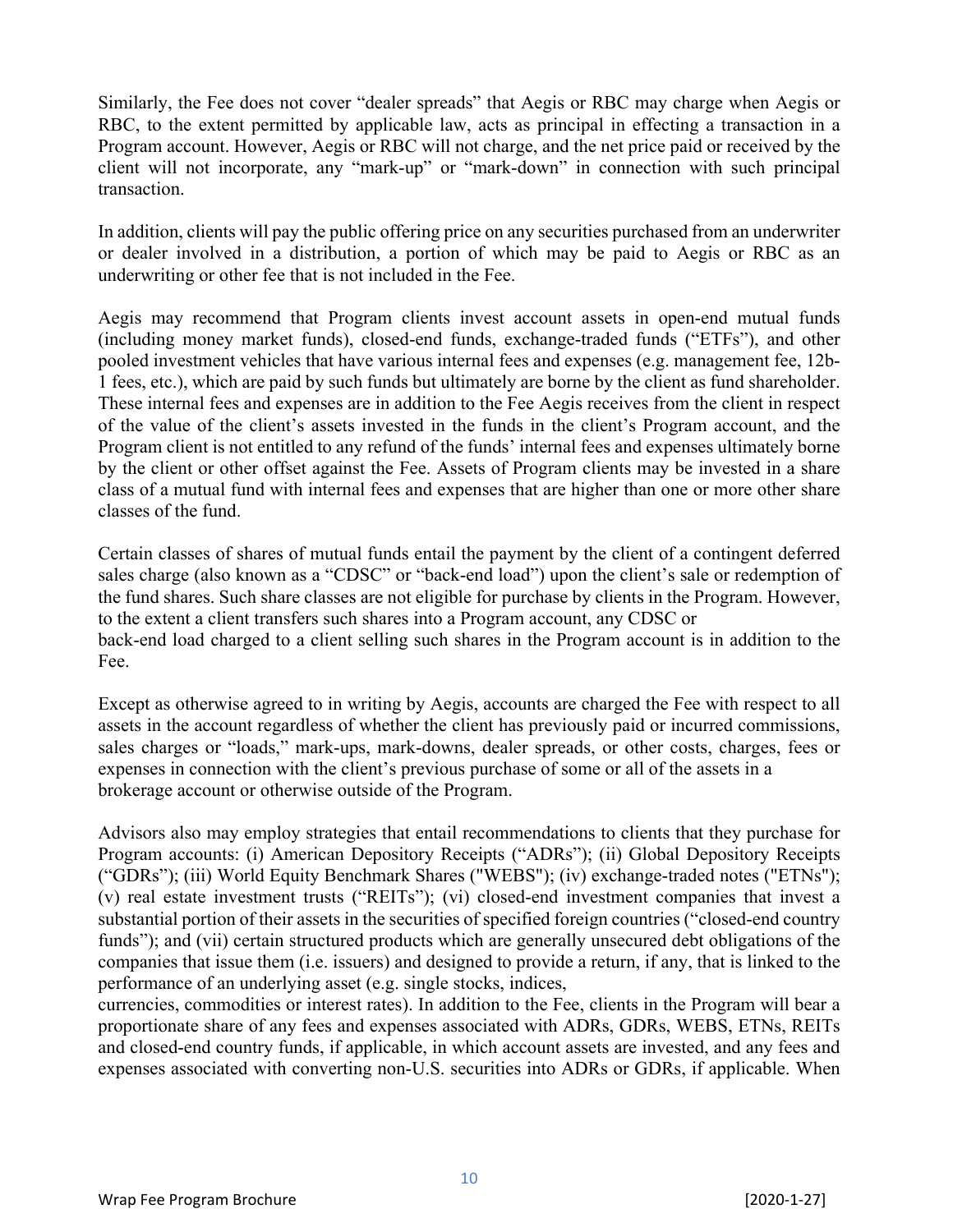they assist in such conversions, Aegis or RBC may receive some or all of such fees and expenses borne by the client. For trades in non-U.S. equity securities, the final average price includes a commission to a third-party broker-dealer for execution of the trade, applicable taxes and charges associated with transacting in a non-U.S. security and, if the trade is settled in U.S. Dollars, a service charge for the currency conversion.

Aegis does not received compensation in any fee-based accounts for the sale of securities or other investment products, including asset-based sales charges or service fees from the sale of mutual funds. **As mentioned above, clients may choose to pay transaction fees charged by the custodian.**

#### **g. General Fee and Compensation Issues**

RBC typically provides the following services for client accounts in the Program: execution of transactions; clearing and settlement services; custody and processing; and the maintenance of securities in good possession and control locations. By recommending the Program to clients, therefore, Aegis also is recommending RBC to perform certain functions. Typically, in the Client Agreement the client directs that transactions in the client's account be executed by RBC or its affiliates; as a result of the client's direction, Aegis is relieved of its duty to seek "best execution" with respect to such transactions under applicable law. Directing that Aegis or RBC execute transactions for the account may deprive the client of any savings on trade execution and other costs that otherwise might be negotiated with other broker-dealers and benefits that may result from using alternative trading systems, may result in less favorable execution than would be obtained through the use of one or more other broker-dealers, and may cost the client more money. Not all investment advisers require their clients to direct brokerage in such a fashion. Clients should consider the costs and disadvantages of directing that Aegis and RBC execute transactions for Program accounts.

In valuing assets in Program accounts, RBC uses information provided by recognized independent quotation and valuation services or will rely on information it receives from other third parties, if applicable. Aegis believes this information to be reliable but does not verify the accuracy of the information provided by these sources. If any information provided by these sources is unavailable or is believed to be unreliable, RBC will value assets in a manner RBC determines in good faith to reflect fair market value. RBC may use different valuation sources for different purposes. As a result, the determination of asset values may differ for different purposes. For example, the account asset values used in the Fee calculation may not match the asset values listed on the account's custodial statements. Detailed calculations of any account asset values are available upon request.

#### **h. Fee Billing**

Investment management fees are billed quarterly, in advance, meaning that we invoice you before the three-month billing period has begun. Payment in full is expected upon invoice presentation. Fees are usually deducted from a designated client account to facilitate billing. The client must consent in advance to direct debiting of their investment account.

If an agreement is terminated in the middle of a billing period, a pro-rated fee, based upon the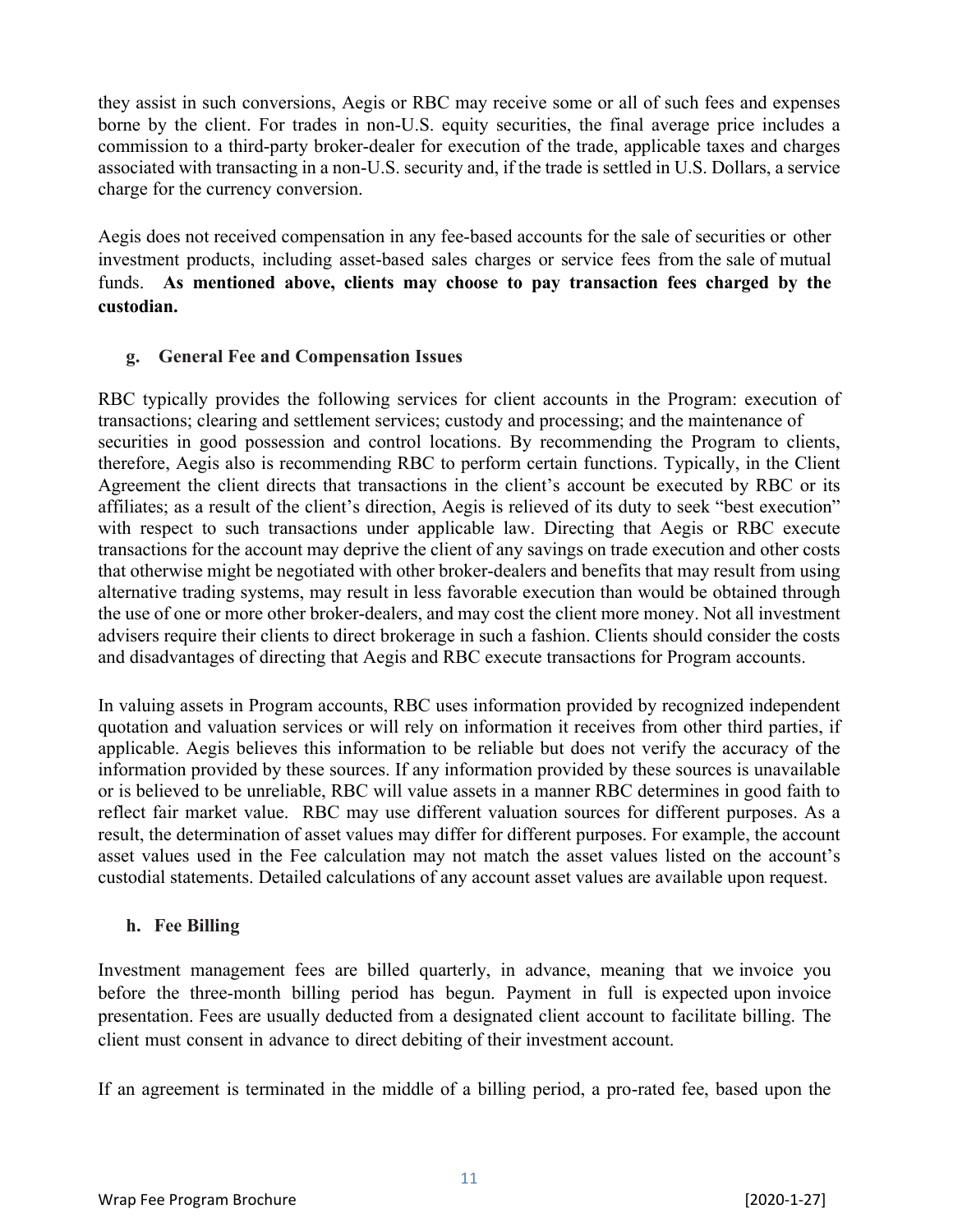number of trading days remaining in the quarter, will be refunded to the customer's account.

### **Item 5 Account Requirements and Types of Clients**

Aegis requires that all clients who wish to open and maintain an account in the Program execute the Client Agreement. The specific terms of the Client Agreement will govern the handling of the client's account in the Program and the investment advisory relationship between the client and Aegis with respect to the account.

There is no minimum account size for participating in the Program. However, each Advisor managing accounts in the Program may apply his or her own minimum account size for Program accounts managed by him or her. In addition, an Advisor may apply different minimum account sizes to the different investment strategies he or she manages in the Program. Each Advisor may change or waive the minimum account size he or she applies at any time in his or her discretion. Therefore, the existence, amount and application of a minimum account size will vary by Advisor and may change over time. In addition, Aegis may require a higher minimum account size if the client wishes to use a custodian other than RBC and Aegis, in its discretion, is willing to maintain the account on such a basis.

The accounts of employee benefit plans (as defined in the Employee Retirement Income Security Act of 1974, as amended ("ERISA")), and retirement plans (as defined in Section 4975(e)(1) of the Internal Revenue Code of 1986, as amended), which includes IRAs, may be subject to certain Aegis policies, restrictions and other terms and conditions that are different from those applicable to other accounts in the Program. Such policies, restrictions and other terms and conditions may affect, for example, the securities that may be available for investment in such accounts, the manner in which transactions may be affected in such accounts, the ability of such accounts to trade on margin, and the fees and expenses that may be charged to such accounts. As a result, application of the policies, restrictions and other terms and conditions may result in the performance of employee benefit plan and retirement plan accounts being less than it would have been absent such policies, restrictions and terms and conditions.

### **Item 6 Portfolio Manager Selection and Evaluation**

**Aegis does not review, select or recommend Advisors for participation in the Programs. Advisors qualify based on having passed any State licensing and registration requirements, if any. Client retains sole authority for the review, analysis and ultimate selection of an Advisor.** 

In formulating investment advice or managing assets in the Program, Advisors use various methods of analysis, including:

• fundamental analysis, typically an effort to measure the intrinsic value of a security through analysis of the issuer itself, its financial statements and condition, its management and competitive advantages, and its competitors and markets;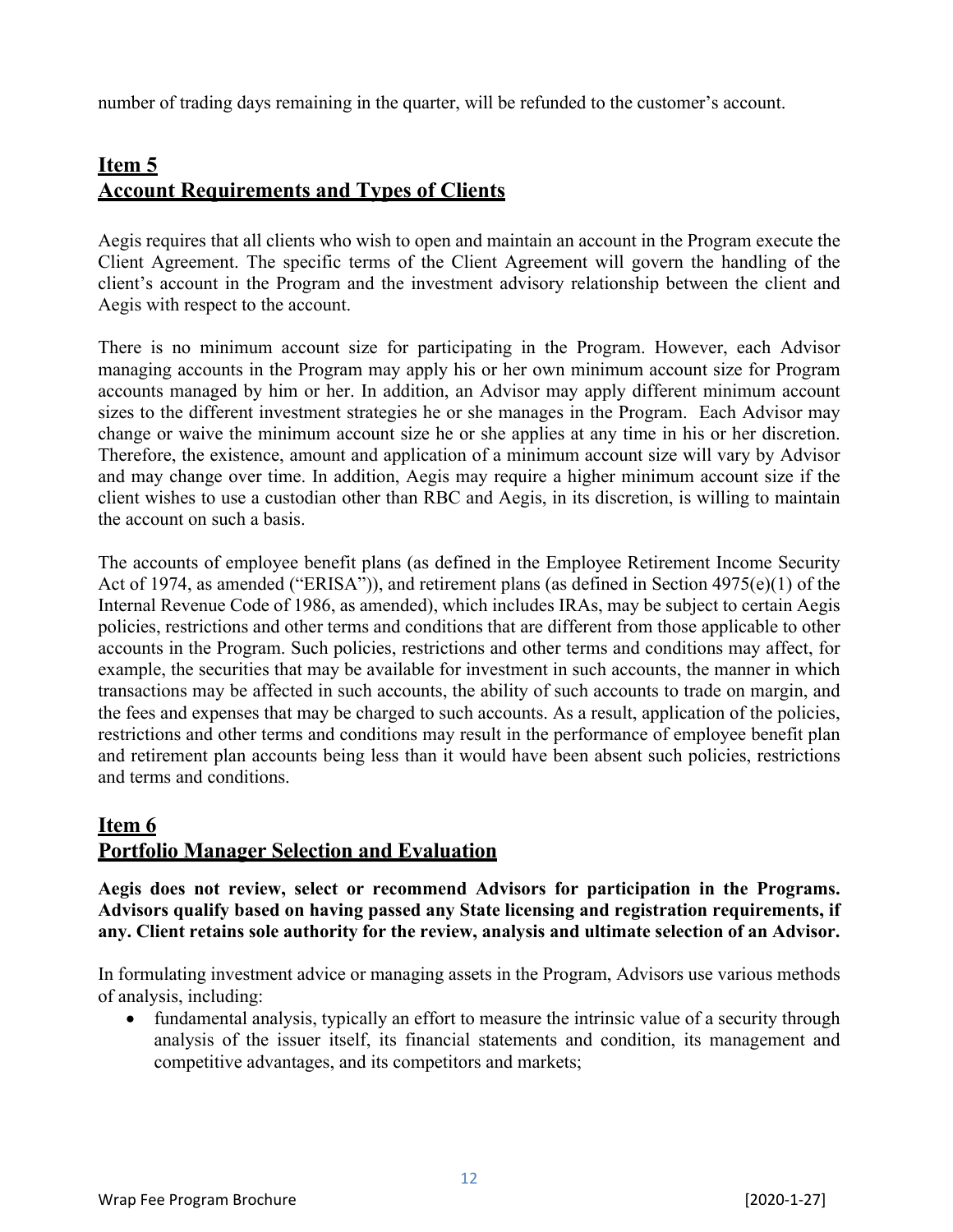- technical analysis, typically involving the study of data generated by market activity, such as past security prices and volume, in an effort to identify patterns and trends that may suggest a security's future price performance; and
- cyclical analysis, generally involving the examination of macroeconomic and market trends as a guide to forecasting security prices.

The main source of information used by Advisors participating in the Programs includes financial newspapers and magazines, inspection of corporate activities, research materials prepared by thirdparties, corporate rating services, timing services, annual reports, prospectuses, and filings with the Securities and Exchange Commission, the World Wide Web and company press releases.

RBC CM has certain standards of eligibility for Investment Managers, Model Providers and Overlay Managers in our Programs. Please see the RBC Program Brochure for additional information.

#### **a. Investment Strategies**

The investment strategy for a specific client is based upon the client's financial profile, risk tolerance and objectives as discussed during client consultations and documented on the new account application. The client may change their strategy at any time. Each client executes a New Account Application that documents their financial profile, risk tolerance, objectives and desired investment strategy.

Clients should promptly inform their Advisor of any changes to their financial profile, risk tolerance, objective and investment strategy so that portfolio adjustment can be made.

Similarly, each Advisor uses his or her own investment style(s) and strategy or strategies in managing Program accounts, and there is no assurance that a particular Advisor will use or offer to clients or prospective clients any particular investment style or strategy. The principal investment styles used by different Advisors in the Program may include but are not limited to:

- Growth Investing
- Value Investing
- Income-oriented
- Balanced, typically representing a mixed portfolio of equities and income-oriented securities with a target asset allocation of at least 20% of one and no more than 80% of the other
- Specialty, typically representing a portfolio with a significant target allocation to a specialized asset class, such as master limited partnerships or global or international equities.

The following investment strategies are among those that may be used by different Advisors in each of the foregoing styles:

 Equity strategies: All Cap Core, Value and Growth Equity, Large Cap Core, Value and Growth Equity, ETF and Mutual Fund Equity, Covered Call Writing, Long/Short Equity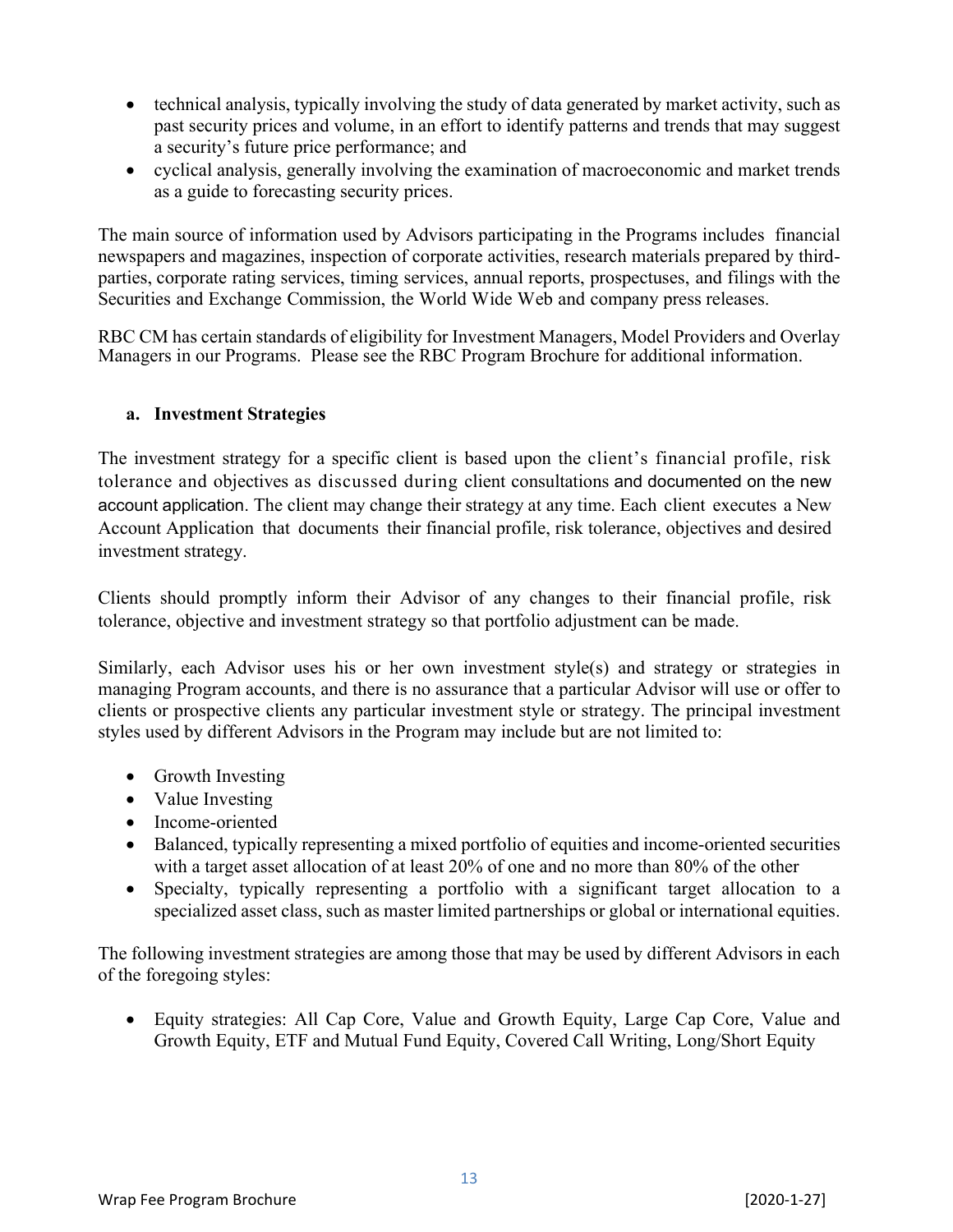- Income-oriented strategies: US Taxable and US Tax-Exempt Fixed Income, ETF and Mutual Fund Fixed Income, US Taxable and US Tax Exempt Short-Term, Intermediate, Long Term and Aggregate Fixed Income
- Balanced strategies: Balanced All Cap and Large Cap Core, Value, Growth and Income, ETF and Mutual Fund Balanced, Long/Short Balanced
- Specialty strategies: International and Global Equity, ETF and Mutual Fund International and Global Equity, Master Limited Partnership ("MLP").

The investment strategies used by different Advisors also depend on the requirements of the client and the investment guidelines associated with the client's account. Some strategies may include the following:

**Concentration of Investments.** Certain Advisors may at times concentrate Program account assets in a region, small group of countries, or in an industry or economic sector. In addition to the potential concentration of accounts in one or more sectors, certain accounts may hold concentrated positions in specific securities. Therefore, at times, an account may hold a relatively small number of securities positions, each representing a relatively large portion of assets in the account. As a result, the value of the account may be subject to greater volatility than a more geographically or sector diversified portfolio. Investments in issuers within a country, state, geographic region, industry or economic sector that experiences adverse economic, business, political conditions or other concerns will impact the value of such a portfolio more than if the portfolio's investments were not so concentrated. A change in the value of a single investment within the portfolio may affect the overall value of the portfolio and may cause greater losses than it would in a portfolio that holds more diversified investments.

**Short Sales.** Certain Advisors may sell securities short as a regular part of their investing activities. In a short sale, an individual sells securities it does not own. Advisors may sell short in the hope that the market price will decline and that the client will be able to buy replacement securities later at a lower price. There can be no assurance that the client will not experience losses on short positions and, if such losses occur, that those losses will be offset by gains on any long positions to which they may relate.

**Leverage.** Certain Advisors may seek to leverage client investment positions by borrowing funds on the client's behalf (e.g., through the use of margin) from Aegis, RBC, other broker-dealers, banks or others. In the Client Agreement, the client typically authorizes Aegis to borrow funds on the client's behalf for the purpose of employing such leverage in the client's Program account. Use of leverage increases both the possibilities for profit and the risk of loss. Borrowings will usually be from RBC and typically will be secured by the client's securities and other assets. Under certain circumstances, RBC (as the lending broker-dealer) may demand an increase in the collateral that secures the client's obligations (commonly known as a "margin call") and, if the client is unable to provide additional collateral, Aegis may liquidate assets held in the client's account to satisfy the client's obligations. Liquidation in that manner could result in significant losses and render the client unable to benefit from any rebound in the value of the investments that were liquidated. In addition, the amount of the client's borrowings (if any) and the interest rates on those borrowings, which may fluctuate, will have a significant effect on account performance.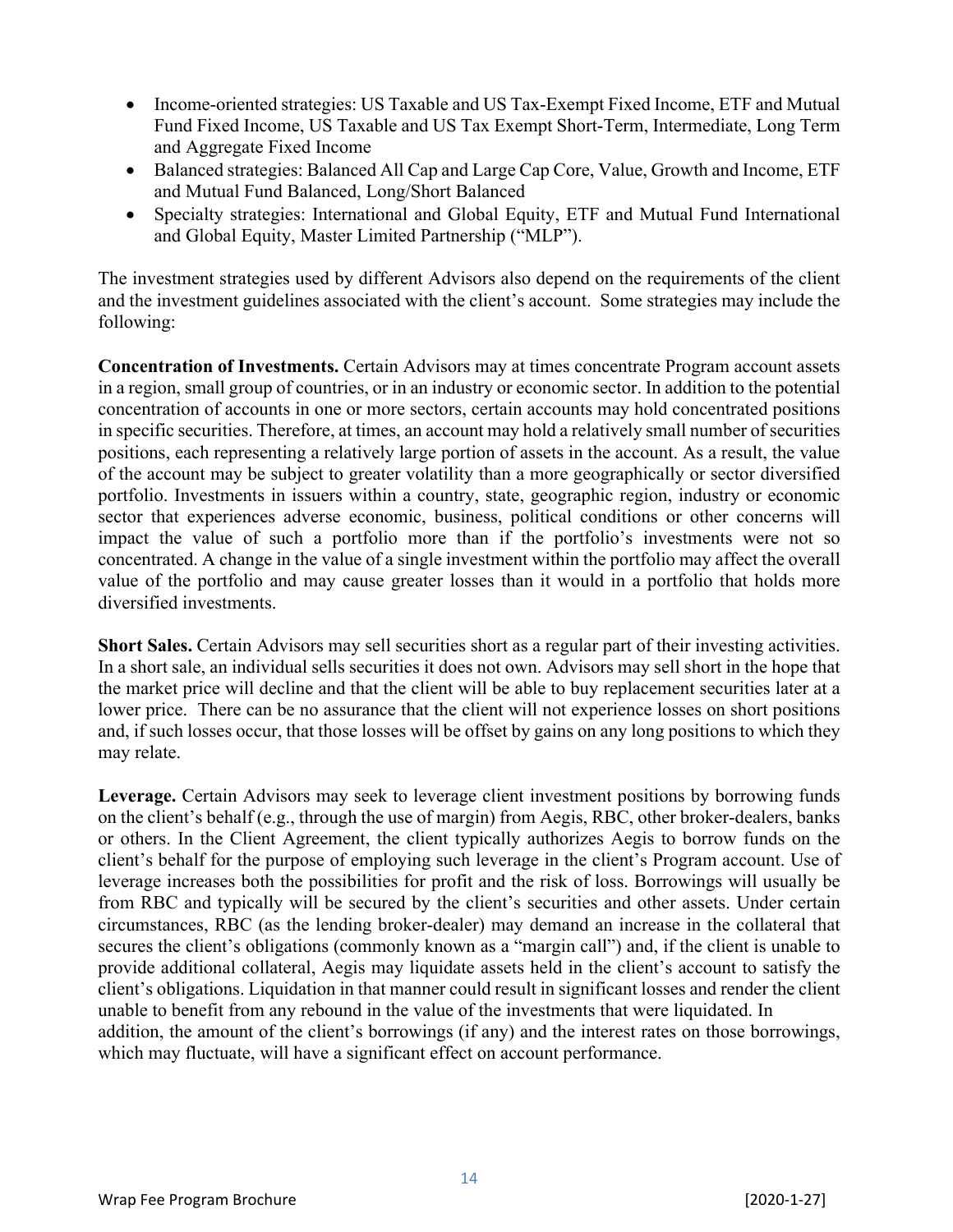**Short-Term Trading.** Certain Advisors may engage in short-term (i.e., active and frequent) trading of securities for client accounts, leading to increased portfolio turnover, higher transaction costs, and the possibility of increased capital gains, including short-term capital gains that are generally taxable as ordinary income.

**Idle Assets.** While Advisors generally endeavor to keep client assets invested, at any time and for a substantial length of time an Advisor may hold a significant portion of a client's assets in cash, money market mutual funds and other short-term securities. Investments in such assets may cause a client to miss out on upswings in the markets. Unless Aegis expressly agrees otherwise in writing, Program account assets consisting of cash, money market mutual funds and other shortterm securities are included in the net market value of the account's assets for purposes of calculation of the Wrap Fee.

#### **b. Performance-Based Fees and Side-By-Side Management**

Aegis does not charge performance-based fees in connection with the Program. However, certain mutual funds or other types of funds available in the Program may be subject to performance-based fees or varying fund expense charges imposed by the fund manager or advisor (or another party) and that are based on the fund's performance. Fees in the Program are calculated and charged as described in the *Fees and Compensation* section above and are not charged on the basis of a share of capital gains upon, or capital appreciation of, the assets in Program accounts.

#### **c. Risk of Loss**

Aegis, its employees and Advisors do not provide, and nothing contained herein should be construed as, tax, legal or accounting advice. Accordingly, we encourage each client to consult their own personal tax, legal and/or accounting advisers in order to understand the potential consequences associated with a particular investment strategy or tactic an Advisor recommends for use in a client's Program account.

The investment styles and strategies used by different Advisors, and the particular investments in which different Program accounts are invested, entail varying degrees of risk. Each client is urged to consult with his or her own Advisor to discuss the risks associated with the particular investment style, strategy and investments used in the client's Program account. There is no assurance that implementation of a Advisor's particular investment style or strategy will be successful or that the client will not suffer losses.

Results generated by each Advisor in the Program will differ, and an Advisor's results will differ from client to client.

Investment performance is not guaranteed, and Aegis or a Financial Advisor's past performance with respect to a client's account or other accounts does not predict future performance with respect to the client's account.

Although an Advisor's investment approach constantly keeps the risk of loss in mind, investors face the following investment risks: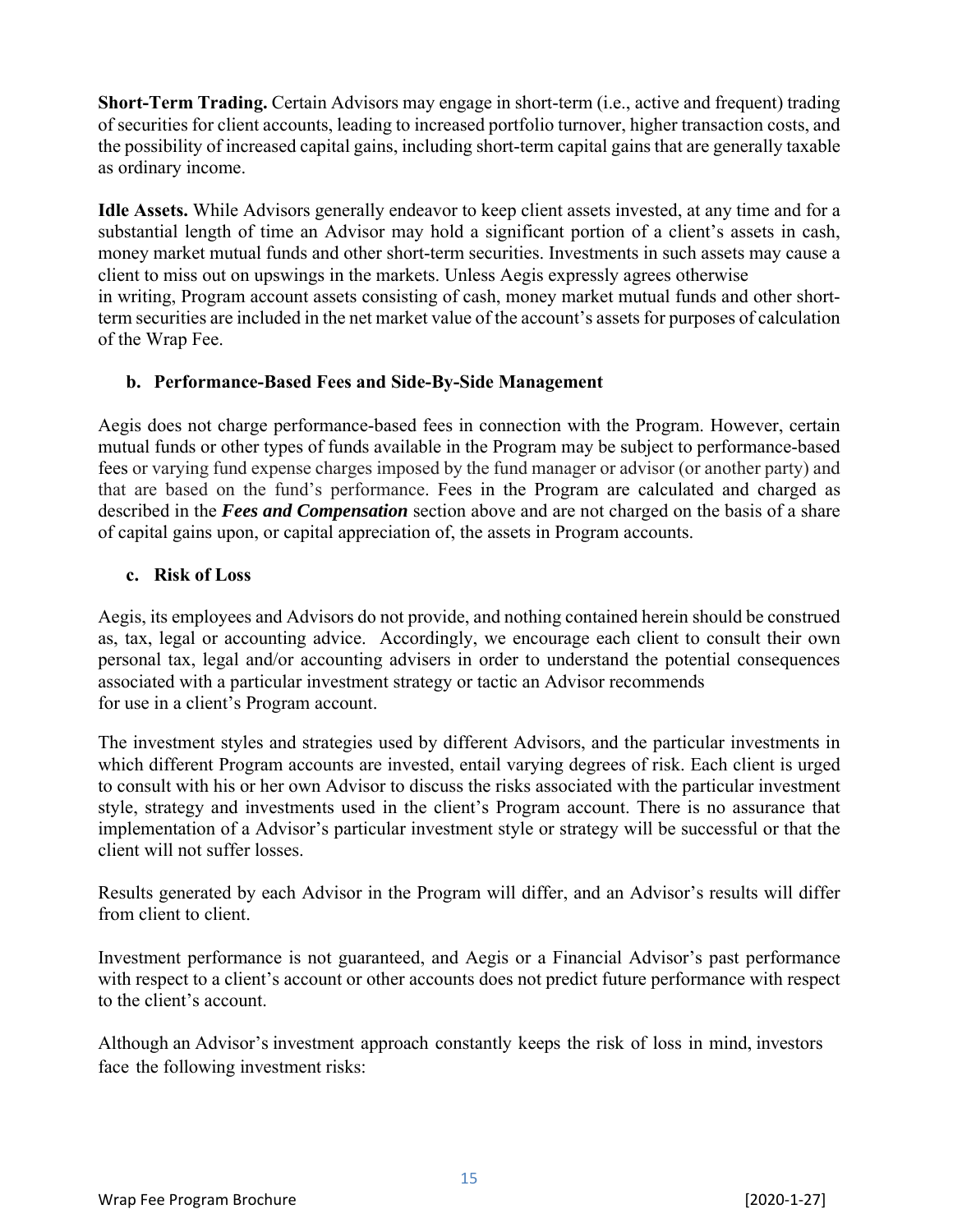- Interest-rate Risk: Fluctuations in interest rates may cause investment prices to fluctuate. For example, when interest rates rise, yields on existing bonds become less attractive, causing their market values to decline.
- Market Risk: The price of a security, bond, or mutual fund may drop in reaction to tangible and intangible events and conditions. This type of risk is caused by external factors independent of a security's particular underlying circumstances. For example, political, economic and social conditions may trigger market events.
- Inflation Risk: When any type of inflation is present, a dollar today will not buy as much as a dollar next year, because purchasing power is eroding at the rate of inflation.
- Currency Risk: Overseas investments are subject to fluctuations in the value of the dollar against the currency of the investment's originating country. This is also referred to as exchange rate risk.
- Reinvestment Risk: This is the risk that future proceeds from investments may have to be reinvested at a potentially lower rate of return (i.e. interest rate). This primarily relates to fixed income securities.
- Business Risk: These risks are associated with a particular industry or a particular company within an industry. For example, oil-drilling companies depend on finding oil and then refining it, a lengthy process, before they can generate a profit. They carry a higher risk of profitability than an electric company, which generates its income from a steady stream of customers who buy electricity no matter what the economic environment is like.
- Liquidity Risk: Liquidity is the ability to readily convert an investment into cash. Generally, assets are more liquid if many traders are interested in a standardized product. For example, Treasury Bills are highly liquid, while real estate properties are not.
- Financial Risk: Excessive borrowing to finance a business' operations increases the risk of profitability, because the company must meet the terms of its obligations in good times and bad. During periods of financial stress, the inability to meet loan obligations may result in bankruptcy and/or a declining market value.

#### **d. Voting Client Securities**

#### **Proxy Votes**

As a matter of firm policy and in accordance with this Brochure and our advisory client agreements, neither Aegis nor its Advisors have or will accept the authority to vote proxies on behalf of Program clients in any situation where Aegis or the Advisor acts as investment advisor to the client. Aegis or its Advisors may, but are not obliged to, provide advice to clients regarding the clients' voting of proxies. In all cases, clients must either retain the responsibility for receiving and voting proxies for any and all securities maintained in their Program account, or they must appoint a third-party investment advisor or other person who is not associated with Aegis to vote proxies for their Program accounts.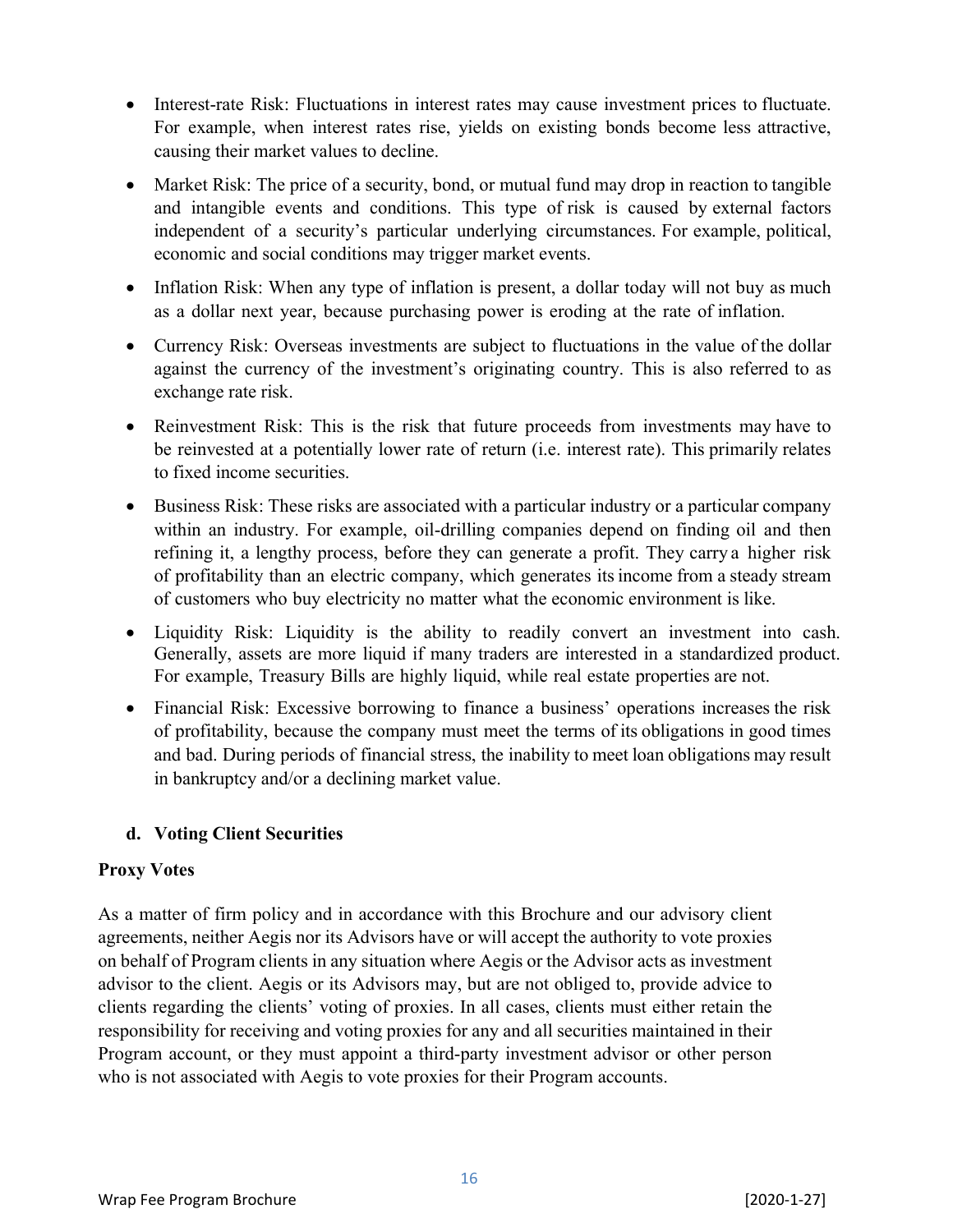# **Item 7 Client Information Provided to Portfolio Managers**

Prior to the opening of an account in the Program, the client is asked to provide the Advisor with information about the client's financial circumstances (including net worth and annual income), the client's investment objective for the account, any reasonable restrictions the client wishes to impose on the management of the account, and any written investment policy or guidelines to which the client would like to subject the account. Investment policies and guidelines submitted by clients for Program accounts are subject to Aegis's acceptance in its sole discretion; if Aegis declines to accept an investment policy or guidelines for a Program account, the client may choose either to agree that the account will be managed in the Program without reference to the investment policy or guidelines or to decide not to maintain the account in the Program.

The investment objective identified by the client for an account in the Program will apply to the account as long as the account is in the Program (unless the client subsequently changes the investment objective by notifying client's Advisor), notwithstanding any different investment objective previously identified by the client for the account when it was a brokerage account or an account in one of the other investment advisory programs offered by Aegis. If the account is terminated and becomes a brokerage account outside the Program, the investment objective previously identified by the client for the account as a brokerage account will again apply to the account.

Clients are responsible for notifying promptly their Advisor of any changes to the information the client previously provided to Aegis (including financial information and the investment objective for the account), and for providing Aegis with additional information as it may request from time to time to assist it in providing services under the Program. At least once annually, Aegis contacts each client in the Program to determine whether there have been any changes in the client's financial situation or investment objective for the account and whether the client wishes to impose any reasonable restrictions on the management of the account or reasonably modify any existing conditions. At least quarterly, Aegis notifies each client in writing to contact the Advisor if there have been any changes in the client's financial situation or investment objective or if the client wishes to impose any reasonable restrictions on the management of the account or reasonably modify any existing restrictions. Aegis will have no liability for a client's failure to provide Aegis with accurate or complete information or to inform Aegis promptly of any change in information previously provided by the client.

Clients should be aware that any client-imposed investment restrictions, policy or guidelines may cause the Advisor to deviate from the investment decisions he or she would otherwise make in managing the account in the Program, and as a result may negatively affect the performance of the account. The termination or removal of the account from the Program also terminates any prior acceptance by Aegis of any such restrictions, policy or guidelines in connection with the account, and such restrictions, policy and guidelines will not be applicable to the account as a brokerage account or other account outside of the Program.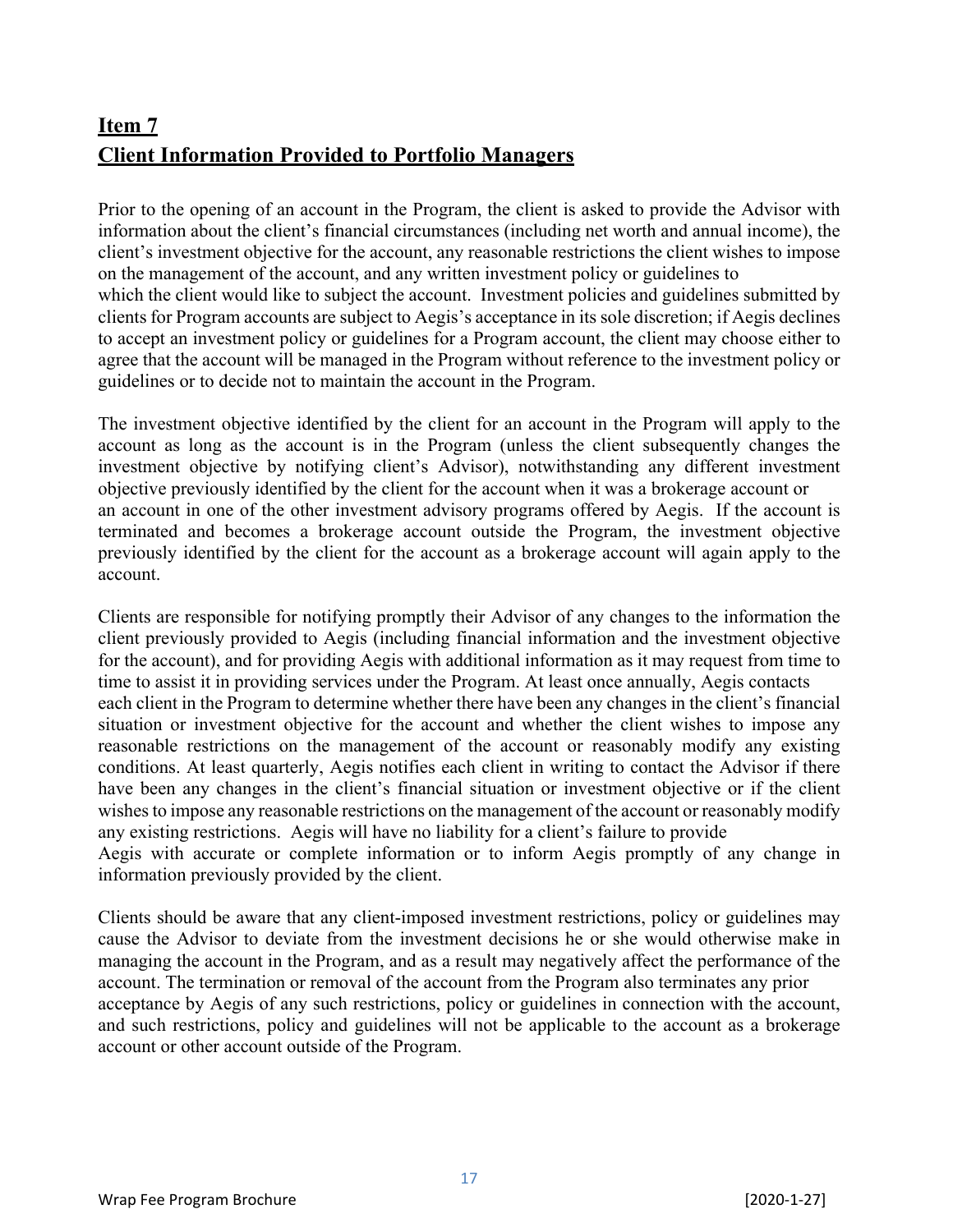## **Item 8 Client Contact with Portfolio Managers**

The Financial Advisors responsible for managing client accounts in the Program may be freely contacted by clients, and are reasonably available for consultation with clients, regarding their Program accounts.

## **Item 9 Additional Information**

#### **a. Disciplinary Information**

During the relevant time span of activity encompassed the years 2012 and 2014, over five years ago, Aegis facilitated sales in "low priced" securities for a specified *de minimis* number of accounts, none of which are current customers at Aegis. The firm failed to establish, maintain, and enforce a reasonable supervisory system, including written procedures, related to the sale of low-priced securities in DVP accounts. The AML WSPs were not tailored to the risks associated with the sale of low-priced securities through DVP accounts. As a result, the firm did not adequately monitor or investigate any trading in its DVP accounts, including low-priced securities transactions

Aegis was censured and ordered to cease and desist from committing or causing any violations and any future violations of section 17(a) of the exchange act and rule 17a-8 thereunder. Aegis paid a civil monetary penalty in the amount of \$750,000 to the securities and exchange commission. Aegis paid a portion of the fine on 04/04/2018 and balance will be paid in subsequent installments. Aegis will comply with undertakings.

On the advice of counsel, the firm agreed to resolve the matter. It is important to note that the matter (i) related to only 7 DVP accounts, all of which have been closed for years; (ii) no retail customers were involved nor were any customers of the firm harmed; (iii) the underlying activity took place more than 4 years earlier; (iv) the firm has long since exited this line of business; and (v) the brokers involved are no longer with the firm.

#### **b. Other Financial Industry Activities and Affiliations**

#### **Financial Industry Activities**

Aegis is registered as a securities broker-dealer with the Financial Industry Regulatory Authority. Aegis is registered as a broker-dealer and investment adviser with the U.S. Securities and Exchange Commission (the "SEC") and is a member of the Financial Industry Regulatory Authority ("FINRA"). All Advisors in the Program and their supervisors are registered with FINRA as registered representatives of Aegis in its capacity as a broker-dealer.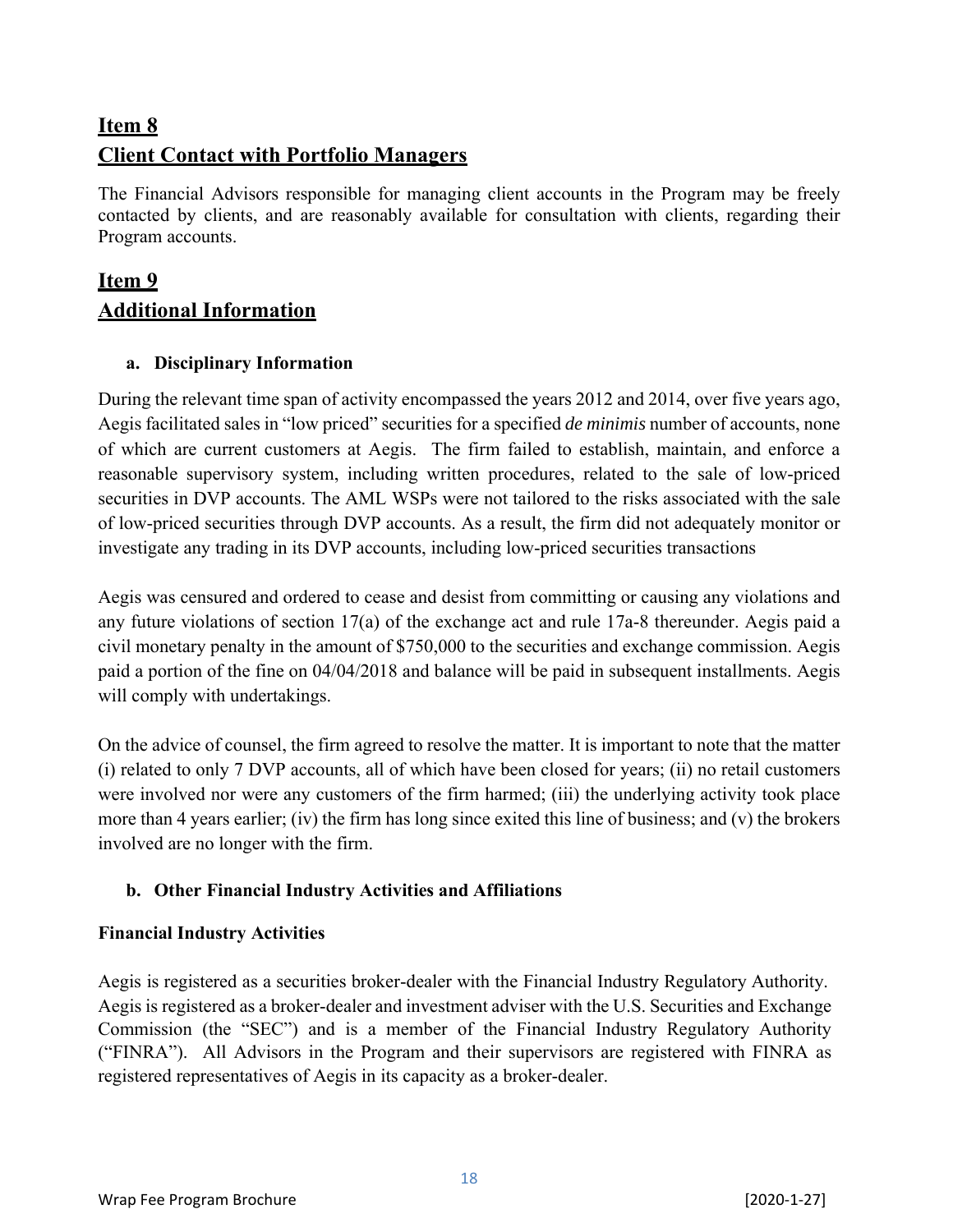#### **Affiliations**

Aegis does not have any other arrangements that are material to its advisory business or its clients with a related person who is an investment company, other investment advisor, financial planning firm, commodity pool operator, commodity trading adviser or futures commission merchant, banking or thrift institution, accounting firm, law firm, insurance company or agency, pension consultant, real estate broker or dealer, or an entity that creates or packages limited partnerships.

#### **c. Code of Ethics**

Advisors in the Program are bound by the Aegis Investment Adviser Code of Ethics, adopted by Aegis in accordance with Rule 204A-1 under the Advisers Act. The Code of Ethics describes the general standards of business conduct applicable to Aegis' investment advisory representatives, including Advisors in the Program, and the fiduciary obligations owed by Aegis and its investment advisory representatives to clients in its investment advisory programs. More specifically, the Code of Ethics addresses the following subjects:

- the maintenance of personal securities accounts by Aegis's investment advisory representatives;
- the reporting to Aegis Compliance personnel of certain personal securities holdings and transactions by certain of Aegis' investment advisory representatives, including all Advisors in the Program;
- certain trading restrictions applicable to personal securities transactions of certain of Aegis Advisors in the Program;
- trading by investment advisory representatives while in possession of material non-public information;
- periodic certification by certain of Aegis' investment advisory representatives, including all Advisors in the Program, of their review, understanding and compliance with the Code of Ethics;
- Aegis' administration and enforcement of the Code of Ethics; and
- the keeping of certain records relating to the Code of Ethics and its administration and enforcement by Aegis.

#### *Aegis will provide a copy of the Aegis Investment Adviser Code of Ethics to any client or prospective client upon request.*

#### **d. When Aegis or a Related Person Invests in the Same Securities That it Recommends to Clients**

Aegis and its Advisors may recommend that clients buy or sell securities, or may buy or sell securities for clients (including clients in the Program), that Aegis or a related person buys or sells for itself. In such circumstances, the interests of Aegis and its related persons conflict with those of Aegis' clients, including Program clients, in several respects: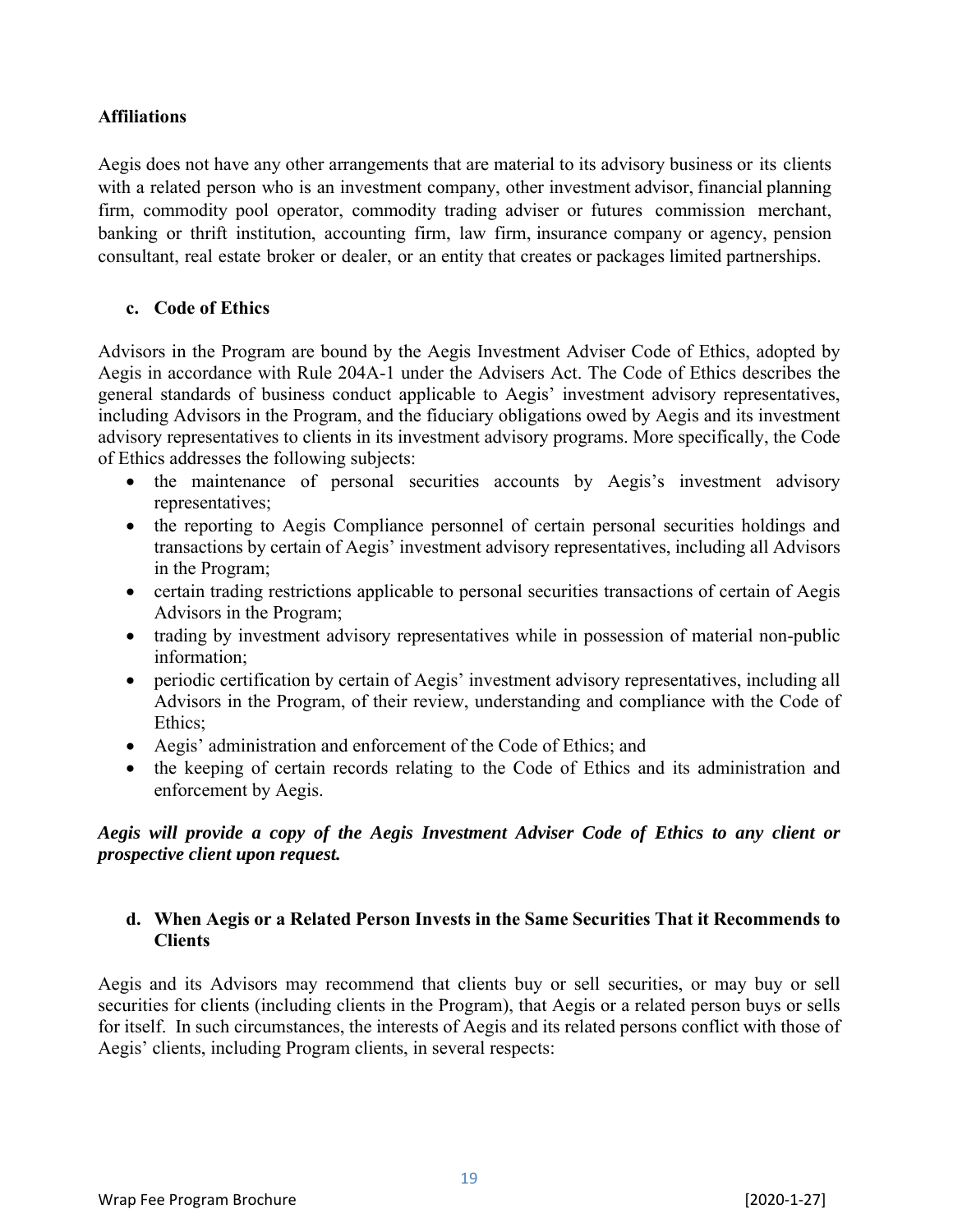- Aegis or a related person may benefit from (1) clients buying securities that Aegis or the related person then sells or (2) clients selling securities that Aegis or the related person then buys, because client purchases may increase the market price of a security Aegis or the related person owns or borrows and then sells, and client sales may reduce the market price of a security Aegis or the related person then buys.
- Aegis or a related person may benefit from (1) buying securities that clients will later buy (because the subsequent client purchases may increase the market price of the security Aegis or the related person already bought and owns) or (2) selling securities that clients will later sell (because subsequent client sales may decrease the market price of the security Aegis or the related person already sold).
- Aegis or a related person may benefit from principal transactions in which it sells a security directly from its own account to a client account or buys a security into its own account directly from a client account. For example, when an Advisor enters an order to buy a security for a Program client, Aegis may have a financial incentive to execute the order through a principal (instead of agency) transaction if it owns the security in its own account, the security is thinly traded or illiquid, and Aegis believes it will decline in value or wants to sell it for another reason.

Aegis addresses these conflicts in the following ways:

- the maintenance of policies (including in the Code of Ethics) prohibiting Aegis employees from engaging in conduct intended to manipulate the price of securities and procedures designed to prevent and/or detect such conduct;
- the general prohibition in the Code of Ethics on the personal trading by any Aegis Advisor in the Program in a security on the same day they trade the security for their clients, unless the clients receive the same or better price and opposite side in a security they are soliciting to their clients.
- on the opposite side of the market in any security that was traded for any of the Advisor's investment advisory client accounts five (5) trading days before and five (5) trading days after the trade in the client's advisory account;
- the maintenance of information barrier procedures designed to control the flow of information between Aegis and other business units, investment banking;
- supervision of Advisors' management of Program accounts designed to ensure that the accounts are managed in accordance with clients' investment objectives for the accounts and that Advisors are acting in accordance with their fiduciary duty to place the interests of Program clients before their own and those of Aegis;
- the imposition of trading restrictions with respect to certain time periods and/or lists of issuers that are designed to prevent investment personnel (including Advisors) from unfairly benefiting from unreleased research reports and recommendations;
- the requirement in the Code of Ethics that Advisors in the Program periodically report personal securities holdings and transactions to Aegis Compliance personnel; and
- the policy and legal restrictions on principal transactions with Program accounts described above.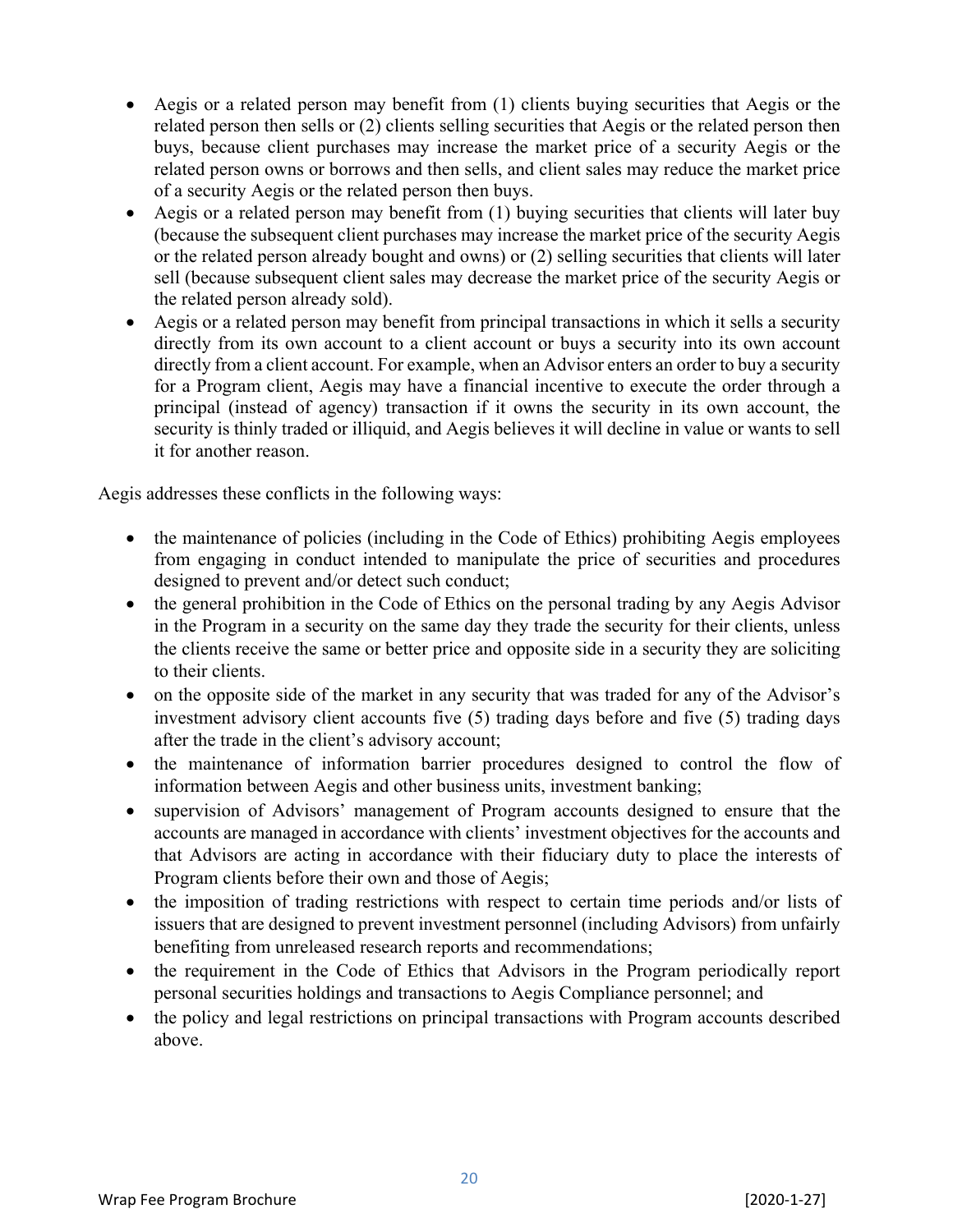#### **e. When Aegis or a Related Person Recommends or Buys or Sells Securities for Client Accounts at or About the Same Time it Buys or Sells the Same Securities for Client Accounts**

Aegis and its related persons (including Advisors) may recommend that clients buy or sell securities, or may buy or sell securities for clients (including clients in the Program), *at or about the same time*  that Aegis or a related person buys or sells the same securities for its (or a related person's) own account.

In such circumstances, the interests of Aegis and its related persons conflict with those of Aegis' clients, including Program clients, in all of the respects described in the preceding section, each of which typically involves not only trading in the same securities that clients do, but also trading in them at or about the same time that clients do. Please see above for a description of those conflicts and how Aegis addresses them.

#### **f. Review of Accounts**

Aegis's Office of Supervisory Jurisdiction ("OSJ") branch managers/supervisors periodically review client accounts to identify situations that may warrant either a more detailed review or a specific action on behalf of an advisory client.

Aegis utilizes a series of surveillance, exception, trade, and other transaction and account reports that are designed to help facilitate the ongoing review of Program accounts. In addition, Aegis Advisors provide continual and regular investment advice to clients, routinely review client portfolios, and are responsible for communicating with clients at least annually.

#### **Regular Reports**

Clients receive periodic communications on at least an annual basis. The written updates may include a net worth statement, portfolio statement and a summary of objectives and progress towards meeting those objectives.

#### *g.* **Client Referrals and Other Compensation**

#### **Incoming Referrals**

Aegis has been fortunate to receive many client referrals over the years. The referrals came from current clients, accountants, employees, personal friends of employees and other similar sources. We directly compensate non-employee (outside) consultants, individuals, and/or entities (Solicitors) for client referrals. In order to receive a cash referral fee from our firm, Solicitors must comply with the requirements of the jurisdictions in which they operate. If you were referred to our firm by a Solicitor, you should have received a copy of this Disclosure Brochure along with the Solicitor's disclosure statement at the time of the referral. If you become a client, the Solicitor that referred you to our firm will receive a percentage of the advisor fee you pay our firm for as long as you are a client, or until such time as our agreement with the Solicitor